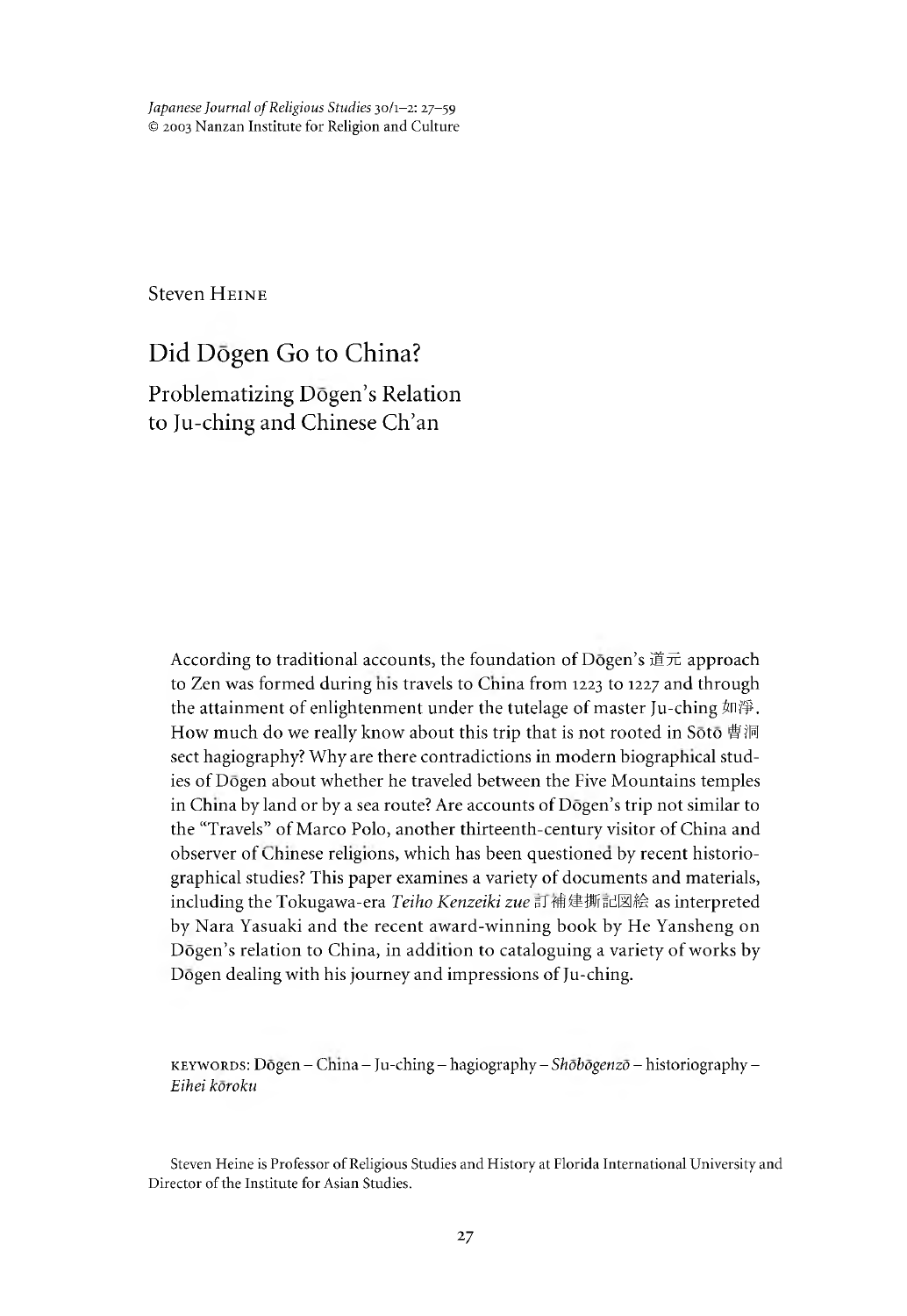IN SENDING THEM away [Ju-ching] said, "If they are lacking in the essentials, what can they do? Dogs like that only disturb others and cannot be permitted to stay in the monastery." Having seen this with my own eyes and heard it with my own ears, I privately thought to myself the following: Being natives of this country, what sin or crime must they have committed in a past life that prevents them from staying among us? What lucky star was I born under that, although a native of a remote foreign country, I was not only accepted in the monastery but allowed to come and go freely in the abbot's room, to bow down before the living master and hear his discourse on the Dharma. Although I was foolish and ignorant, I did not take this superb opportunity in vain. When my late teacher was holding forth in Sung China, there were those who had the chance to study with him and those who did not. Now that my late teacher, the old master, is gone, it is gloomier than a moonless night in Sung China. Why? Because never before or since has there been an old master like my late teacher was an old master.

Dōgen, SBGZ "Baika" 梅華 (DZZ II, pp. 71-72)

# A *Tale of 7 wo Travelers*

In the thirteenth century there were two famous foreign travelers to Cnina and keen observers of Chinese religions whose accounts are still heavily relied on for an understanding of the condition of religious practice in the Sung era.

One visitor traveled a great distance from the West and stayed in China for a long period. His entire journey lasted twenty-five years (1271–1295), with seventeen years spent in various parts of Cnina. While not a religious practitioner or someone primarily concerned with this realm, he recognized the crucial role that diverse religious traditions played in Chinese society and was able to offer some insightful and generally unbiased comments, at least for his time. His travelogue provided Europeans with one of their first insider glimpses of Buddhism (which he referred to as "idolatry," suggesting some degree of bias) as well as other traditions in China, including Nestorian Christianity, Islam, Zoroastrianism, and Manicheism, which had preceded his pathways on the Silk Road (Polo 1958).

The other visitor traveled a short, though at the time arduous, distance from Japan, primarily in search of a purer form of Buddhism than he experienced in his native country. He stayed for several years (1223–1227) and returned to Japan tremendously impressed and influenced by the style of practice he found in the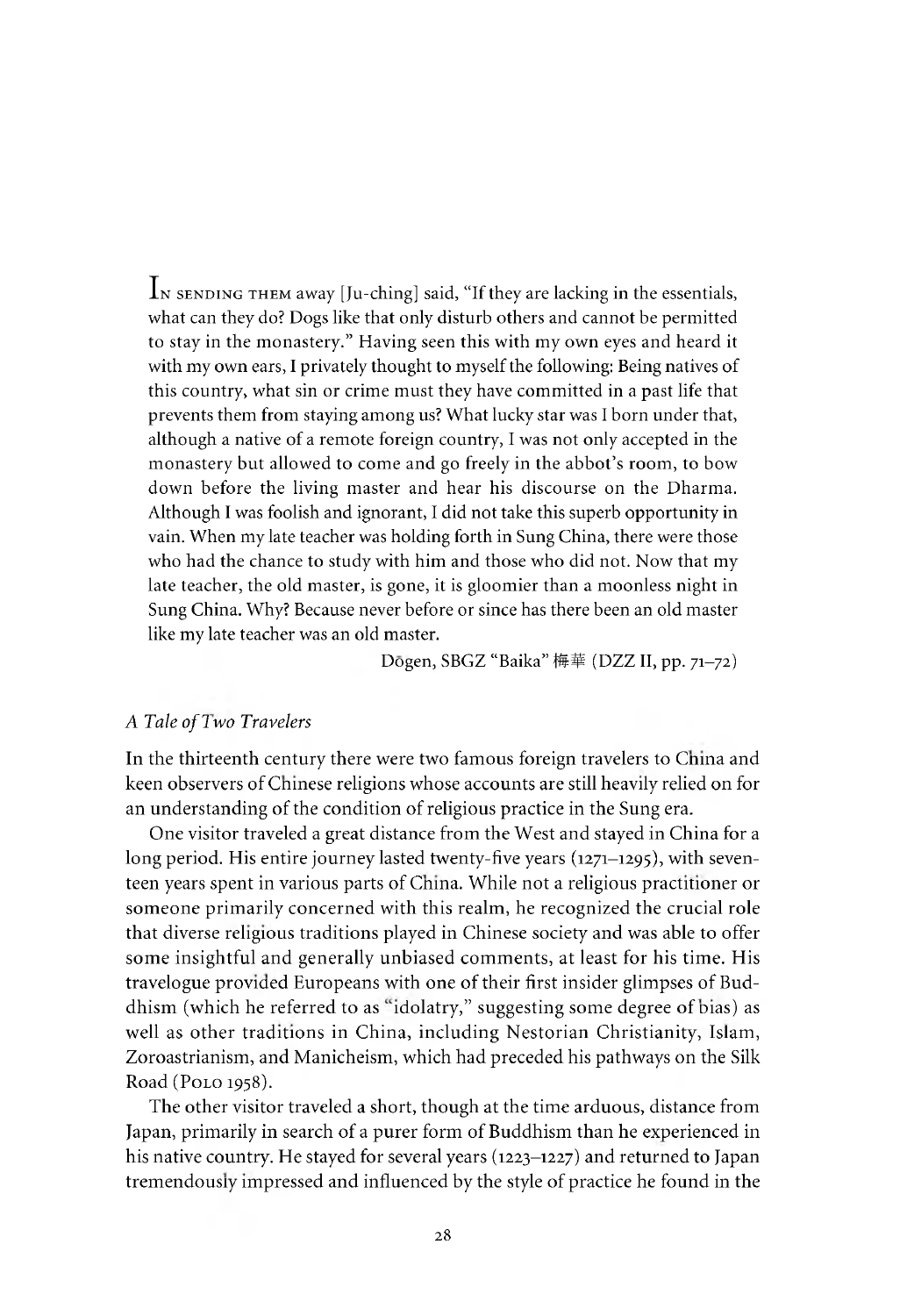Five Mountains Ch'an monasteries, particularly in several temples in Chekiang Province. But he was also willing to leave us with a severe and at times scathing critique of some features of Buddhist practice that did not live up to his expectations or ideals. Not surprisingly, both visitors, a half century apart, spent a good deal of their time in the vicinity of Hang-chou, a cosmopolitan capital city located close to the central Buddhist temples.

The records of these journeys have long been admired and studied, and are still today considered reliably informative sources for this period of Chinese history, especially when other kinds of materials and documents are so sparse or unreliable. Frances Wood debunks the idea that Marco Polo's travel record is a historical fact and values it primarily as an incomparable literary feat and cultural phenomenon. Nevertheless, she remarks that

Marco Polo's description of places in China and beyond form, perhaps, his most lasting contribution to our knowledge of the East in the thirteenth century. The first, traditionally "eyewitness," account of the great cities of China is of special significance because many of the places he describes have either vanished...or been transformed beyond recognition.  $($  W o  $\alpha$  1986, p. 81)

Similarly, Dōgen's depictions—and criticisms— of the Sung Ch'an monastic system are one of the key historical sources for examining that period (Foulk 1987). His literary citations and allusions to Sung texts remain a major vehicle for interpreting Chinese Ch'an materials that became increasingly popular in Japan as their use diminished in China. The main sources include the records of Is ao-tung predecessor Hung-chih and mentor Ju-ching—both of whom Dogen (1200-1253) refers to as "old master" *(kobutsu*  $\pm$ <sup>[ $\angle$ </sup>)<sup>1</sup>— as well as voluminous transmission of the lamp and kōan collections.

One of the main common features in the narratives about Marco Polo and Dogen is that an inexperienced, uninformed foreigner is plucked from obscurity and placed in a position of great respect and responsibility by the mainstream system, whether that is secular/political or religious/monastic, which gives their observations of the Cninese religious and social orders great weight and authority. The respective narratives are driven by the high status of the foreign visitors awarded by China, and this element is what also makes them rather questionable. Could it really have happened in this way? In Dōgen's case, is it plausible that a young monk from Japan, who was at first not even allowed into the summer retreat program because he lacked the prerequisite precepts, was at the time of his mentor Myōzen's death, which left him in an even more vulnerable position in terms of the monastic system, invited by the abbot of a Five Mountains temple to come to his private quarters and offered the chance to become the head monk?

1.Dogen also referred to Ju-ching as "former teacher" *(senshi* 先師).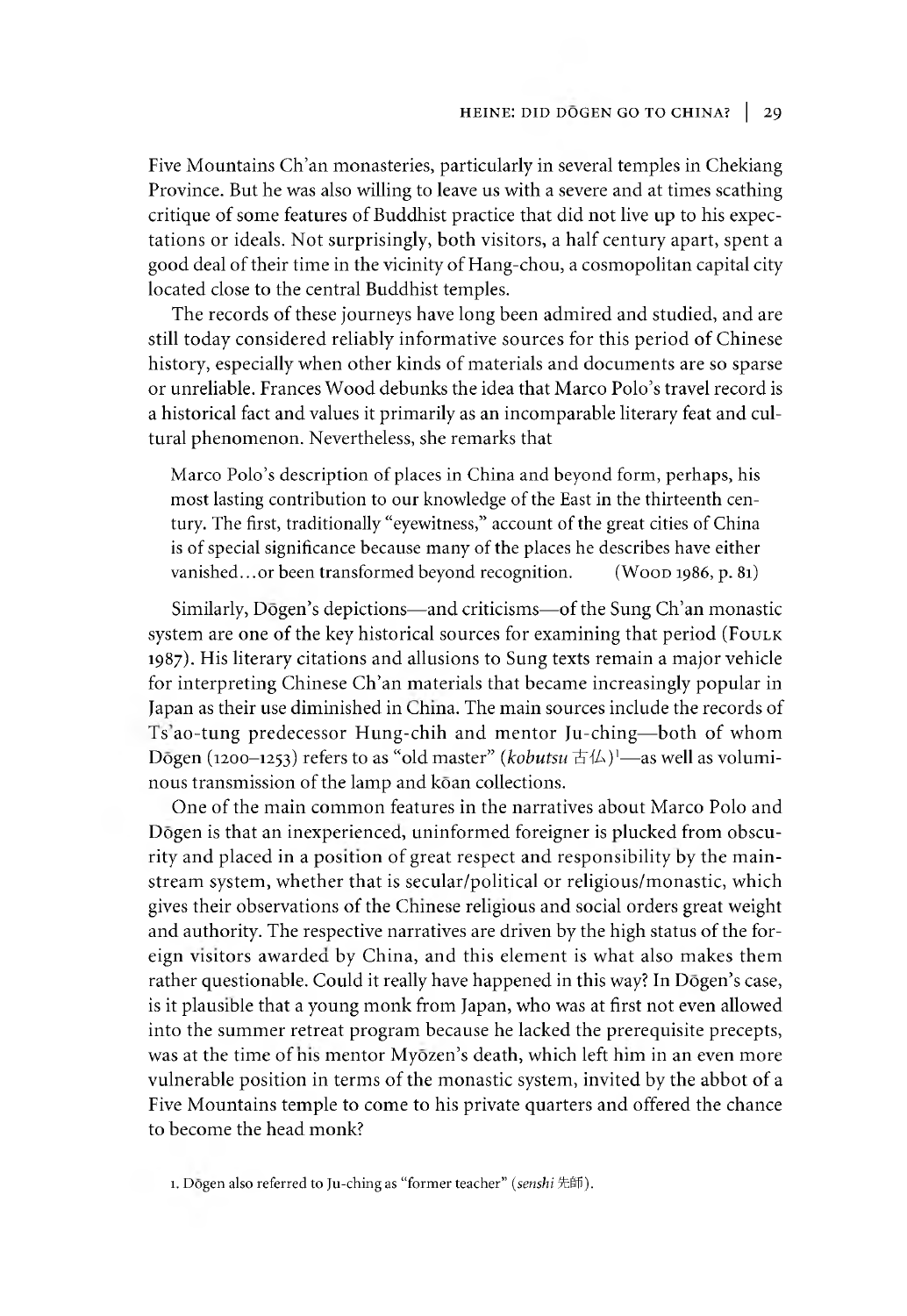# 30 | *Japanese Journal of Religious Studies* 30/1-2 (2003)

The title of this paper emulates Wood's recent controversial, thoughtprovoking revisionist tract, *Did Marco Polo Go to China?* Among numerous parallels in the accounts of the two travelers, it seems that in both cases some of the claims that are most basic and central to the narrative of their journeys have become suspect when examined in light of modern historiography. For example, Marco Polo's descriptions contain some misleading or inaccurate passages and exaggerations as well as glaring oversights such as not mentioning the Great Wall. Also, he probably did not bring back noodles and ice cream to Italy, despite the widespread legends that are still frequently told to schoolchildren. Wood concludes, "Beginning with the negative, *The Descriptions of the World* [or *Travels*] is not an itinerary or a straightforward account of travels" (p. 140). Wood speculates that the book was a fiction woven together in 1298 by Polo's prison-mate Rustichello with an eye toward commercial success, based on stories Polo had heard and the writings of other thirteenth-century adventurers to the East.<sup>2</sup>

In Dōgen's case, the most famous saying that he attributes to his mentor as the epitome of Ch'an teaching—shinjin datsuraku 身心脱落 or "casting off body-mind"-was almost certainly not something Ju-ching or Sung Ch'an masters ever uttered (HEINE 1986).<sup>3</sup> There are many other aspects of Dogen's relation with and citations of Ju-ching that are questionable. Dogen also probably did not bring back to Japan the "one-night *Blue Cliff Record" (ichiya Hekiganroku* 一夜碧巖録),an edition of the *Pi-yen cm* J. *Hekiganroku)* koan collection he supposedly copied in a single night with the help of the deity of Hakusan 白山, the major mountain in the region where Eihei-ji 永平寺 was established. This story, which appears in numerous traditional biographies along with other supernatural tales and embellishments, forms a central part of Sōtō sect's portrayal of the founder's journey and its impact on Japanese Zen (SATO Shunko 1990-1991; TAKEUCHI 1992). How much do we really know about Dogen's trip, and what are the problems in examining the records?<sup>4</sup> To what extent is the trip an "invention of tradition" (HOBSBAWM 1983)? To look at the issue from another angle, for the sake of upholding Sōtō-shū's religious claims and basic sectarian concerns did Dōgen have to have gone to China, or can this belief be maintained despite historiographical objections?

In *Dogen's Manuals of Zen Meditation*, Carl Bielefeldt overturns conven-

4. For a comprehensive study of the main events in Dōgen's travels and studies in China, see SATŌ Shuko 1996 and 1998.

<sup>2.</sup> According to Jonathan SPENCE, "the book is a combination of verifiable fact, random information posing as statistics, exaggeration, make-believe, gullible acceptance of unsubstantiated stories, and a certain amount of outright fabrication" (1998, p. 1).

<sup>3.</sup> Note that although Dogen frequently refers to *shinjin datsuraku* as a notion that Ju-ching stressed, there is no direct testimony in Dōgen's writings mentioning his having had this experience while training in China.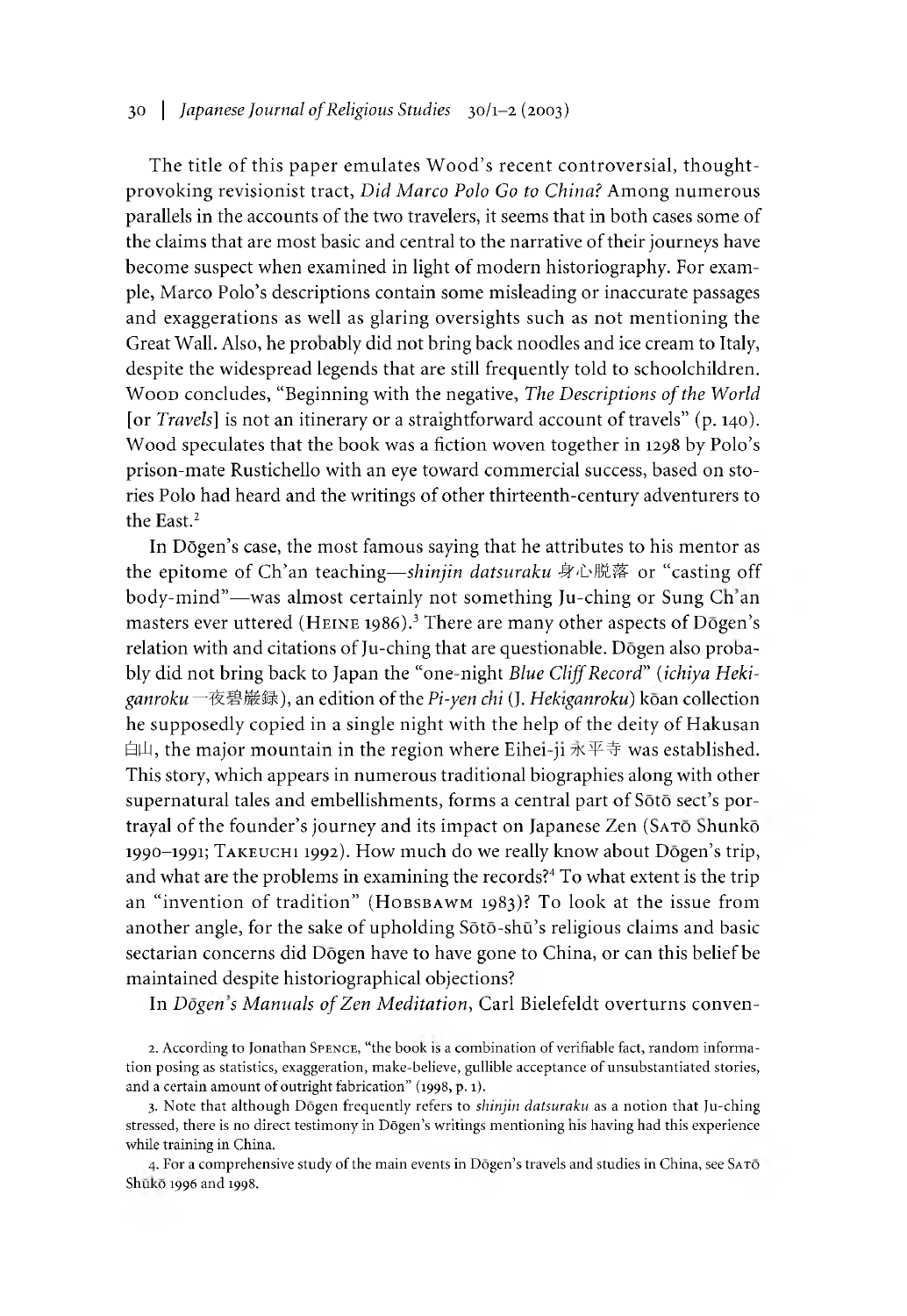tional theories about the dating of the *Fukanzazengi* 普勸坐禅儀, generally considered one of  $D\bar{o}$ gen's earliest writings that was composed in the year of his return to Japan. Bielefeldt points out the following about the trip to China:

Perhaps this is what happened [in China], but the account I have summarized here depends heavily on the hagiographic literature of early Sōtō. This literature includes considerable material not confirmed by earlier sources and introduces many fanciful elements into its story of Dōgen's life. Though modern biographers now reject at least the most obvious of these latter [fanciful elements in the story], they have yet to question seriously the basic account of Dōgen's itinerary in China.  $(B1EEEEDT 1988, pp. 24-25)$ 

The aim of this paper is to take up the challenge by reconsidering the traditional sources and conventional conclusions concerning what Takashi James KODERA has called "Dōgen's formative years" (1980). My goal is not so much to question or deny the veracity or historicity of the basic events or of the notion that Dōgen received direct transmission from Ju-ching in 1225.<sup>5</sup> Evidence that supports the trip includes a couple of artifacts, such as stele at Mt. T'ien-t'ung 天童山 (though these are clearly of more recent vintage, including a marker installed in the 1990s to commemorate the eight-hundredth anniversary of Dōgen's birth), a poem written on Dōgen's return trip supposedly inscribed on a boat, Dōgen's *shisho* 嗣書 (transmission) document, and a portrait of Ju-ching held at Hōkyō-ji temple.<sup>6</sup> Other evidence includes the exchange of visitors, such as the monk Jakuen, Dōgen's Dharma-brother in China who joined his community at Kōshō-ji, and the disciple Giin, who traveled to China after Dōgen's death to show his collected sayings to the Mt. T'ien-t'ung monks who remembered him. Yet it is Dōgen's considerable literary production and its remarkably extensive reliance on Sung texts that makes the most compelling argument for his intimate familiarity with Chinese Ch'an.

Rather than debunk the trip, my aim is to show how problematic it is for us to understand convincingly or to present as factual the most fundamental details of the journey, including the itinerary and key aspects of Dōgen's meet-

5. Other topics mentioned in the traditional biographies that are problematic range from birth to death, including his aristocratic family background and parents, meeting with Eisai in 1215, trip to Kamakura in 1247-1248, declining of the imperial offer of a purple robe in the late 1240s, and final return to Kyoto with illness in 1253.

6. Despite the claim in *Eihei koroku* no. 1.48 that Dogen returned from China "empty-handed" (kūshu genkyō 空手還郷), the "Shari sōdenki" indicates that he returned with the relics of Myōzen, which were given away to a lay female disciple before Dōgen's arrival in Kyoto (DZZ III, p. 34 and DZZ VI, pp. 216-18). However, as William Bodiford has pointed out to me, the *shisho* document supposedly given to Dogen by Ju-ching and now designated a national treasure by the Japanese government most certainly is a medieval forgery. It is noteworthy that the document Dogen describes is a long, thin scroll just like modern Chinese Ch'an "Dharma Scrolls" depicted by Holmes Welch, which is completely different from the *smsho* attributed to Ju-ching.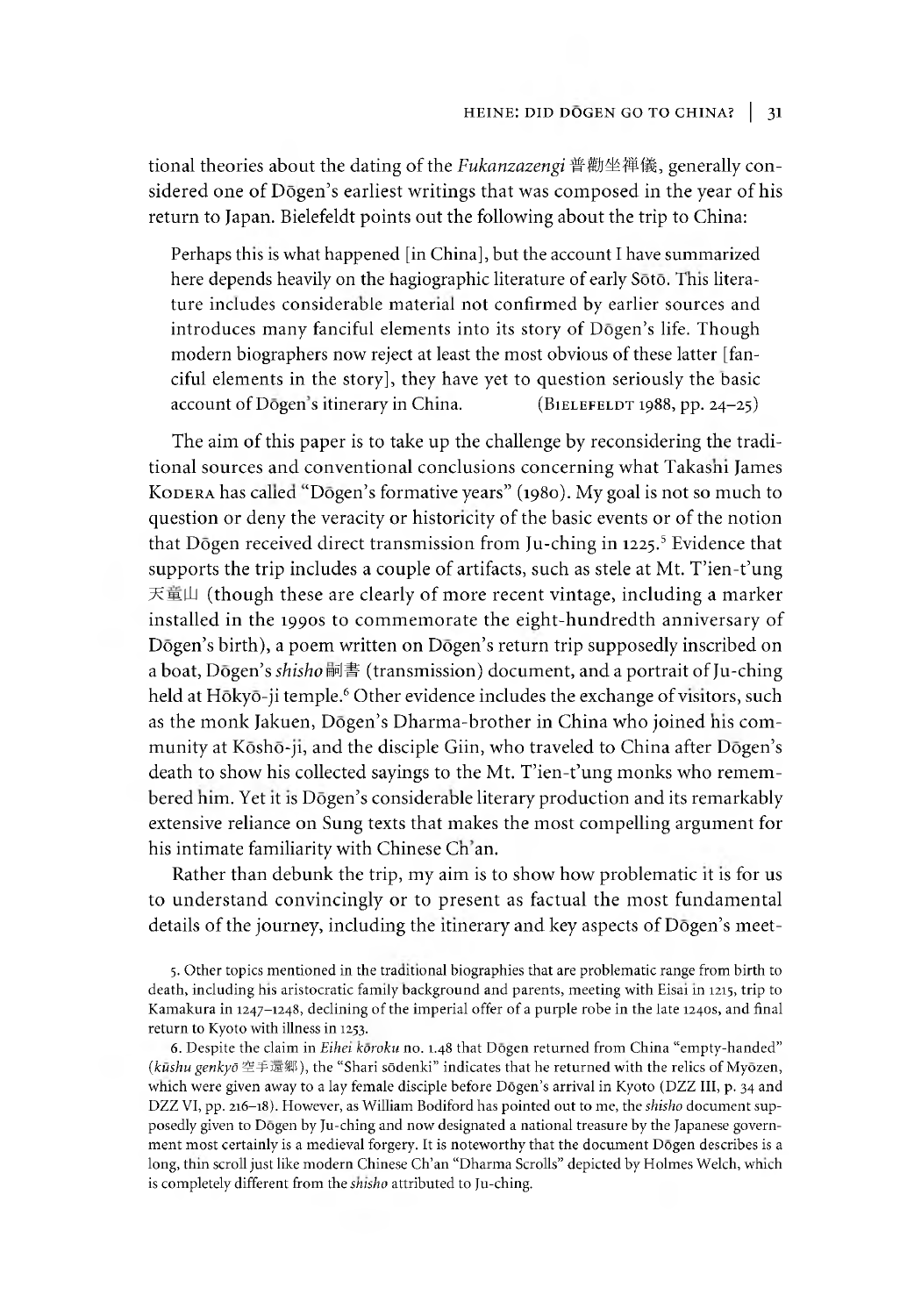ings and experiences. On the one hand, the title of this paper is deliberately yet playfully provocative, in part to mock those who would take historical deconstruction to its extreme by denying just about any religious claim. At the same time, it is important to recognize that even when we eliminate the blatantly hagiographic references in the narrative— such as to the Hakusan deity, Inari (another Japanese god who supposedly helped heal an ailing companion of Dogen), and Kiian-yin (J. Kannon), who helped Dogen navigate back to Japan during a typhoon— there remain significant discrepancies in accounts of the dates and locations of his travels in China.

For example, as illustrated in the maps on the following page, there are two theories about Dogen's supposed lengthy period of itinerant travels *(tangaryo*) 旦過寮)7 to various temples in pursuit of an authentic master before he settled on studying with Ju-ching at Mt. T'ien-t'ung in 1225. One is a "land-route" theory, which suggests that Dōgen traveled in circular fashion from Mt. T'ien $t'$ ung westward to Mt. Ching  $\mathcal{E}$ , the leading Five Mountains temple, and then to Mt. T'ien-t'ai in the south and back to the first temple (IMAEDA 1976, p. 52).<sup>8</sup> The other is a "sea-route" theory, which suggests that Dōgen actually made two trips, one to Mt. Ching and back by land and another to Mt. T'ien-t'ai by sea.

Kagamishima Genryū has proposed the sea-route theory, in part because of the forbidding mountain terrain located between Mt. Ching and Mt. T'ien-t'ai, although other scholars suggest that this area could have been crossed by horse or in a small caravan (KAGAMISHIMA 1985, p. 310). Would Dogen have traveled by himself or with a group? The sea-route theory rests on the idea that Dōgen visited Mt. P'u-t'o Island, considered the earthly abode of Küan-yin, in 1224, as a port of embarkation to the south. However, the only evidence for the side trip to the island is an undated *kanbun* 漢文 poem *(Eihei koroku* 氷平広録 no. 10.45). But this could well have been written at some other time, such as either on the way to or back from China. Or, it could even refer to an island just off the coast of Japan that borrowed the name and goddess worship from China.<sup>9</sup>

In addition to the issue of how and where he traveled, there is also a dispute about when Dōgen journeyed to various temple locations. Did the itinerancy

7. A period of itinerancy is called so because the monks arrived in the evening and left in the morning *(tanshin).*

8. The ranking of the Five Mountains temples was:1.Mt. Ching-shan Wan-shou Ch'an szu, of Hang-chou; 2. Mt. A-yü-wang-shan Kuang li Ch'an szu, of Ming-chou; 3. Mt. T'ai-pai-shan T'ient'ung Ching-te Ch'an szu, of Ming-chou; 4. Mt. Pei-shan Ch'ing-te ling-yin Ch'an szu, of Hang-chou; 5. Mt. Nan-shan Ch'ing tz'u pao en kuang hsiao Ch'an szu, of Hang-chou. The system actually consisted of some fifty temples in a three-tiered ranking. Japanese temples were influenced by a small handful of Sung Chinese temples, which are depicted with diagrams in the *Gozan jissatsu zu* held at Gikai's Daijō-ji temple in Kanazawa and in the *Kenchōji sashizū* based on Mt. T'ien-t'ung (COLLCUTT 1981, pp. 175-77).

9. The heading of the verse that precedes this one in the *Eihei koroku* collection refers to Shimane Prefecture.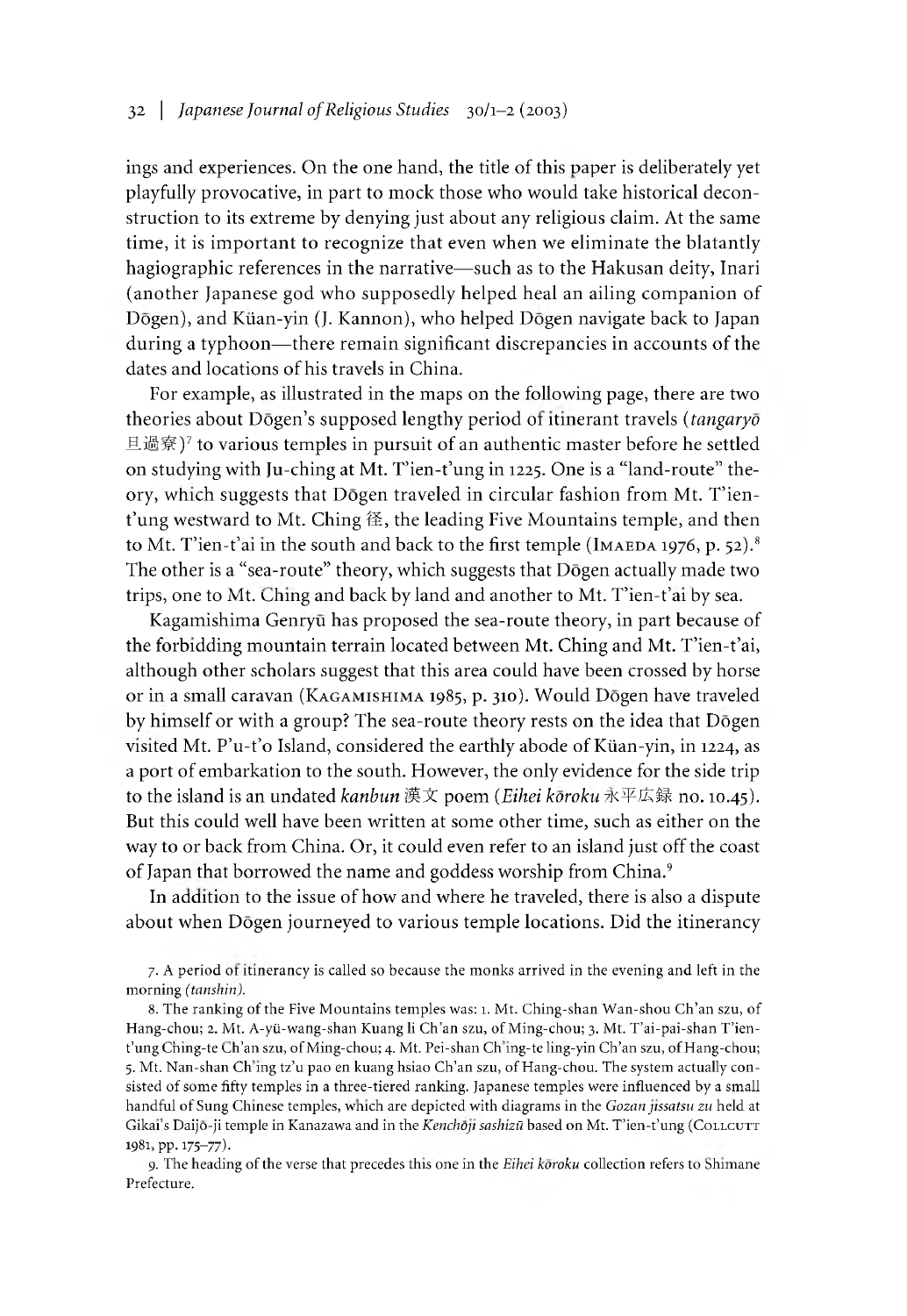#### HEINE: DID DOGEN GO TO CHINA? | 33



FIGURES 1 & 2. Land-Route and Sea-Route Theories

begin in the fall of 1223 during Dōgen's first year in China, or in the following year? Or, perhaps, as the sea route theory suggests, there were two trips that occurred in different years. What are the sources for the respective theories, and how are they documented and argued by scholars today? There are numerous other problematic aspects of Dōgen's journey to China. These include a controversy concerning his qualifications for receiving admission to the summer retreat and challenges to the Ch'an monastic system; his viewing of a variety of *shisho* documents; conversations with a number of masters and monks he encountered; a series of prophetic dreams that steered his path to find Ju-ching; apparitions of the moon that he saw at Mt. A-yü-wang on two separate occasions; and the conditions of his departure from China relative to the death of Ju-ching as well as tales of supernatural occurrences during the return trip.

A careful examination must acknowledge that the conventional chronology of Dōgen's trip to China has been derived by modern scholarship through piecing together snippets of clues amid scattered references in a wide variety of writings, such as *HokyoKi* 玉慶記*,fenzokyokun* 典座教訓*,Shdbdgenzd zuimonki* 正法眼蔵随聞記,and SBGZ "Shisho," as well as the traditional biographies *Den*kōroku伝光録 (Taishō vol. 82, no. 2589) and *Kenzeiki* 建撕記 (KAWAMURA 1975). This process has created a compelling, if not necessarily accurate, narrative of Dōgen's quest for the true Dharma. The narrative encompasses a series of dialogues, visions, and dreams that led him to connect with Ju-ching, who had taken over as abbot of Mt. T'ien-t'ung in fall of 1224 upon the death of Wu-chi after serving at several Five Mountain temples in the early 1220s. Most modern approaches to Dōgen's biography have been greatly influenced by hagiographi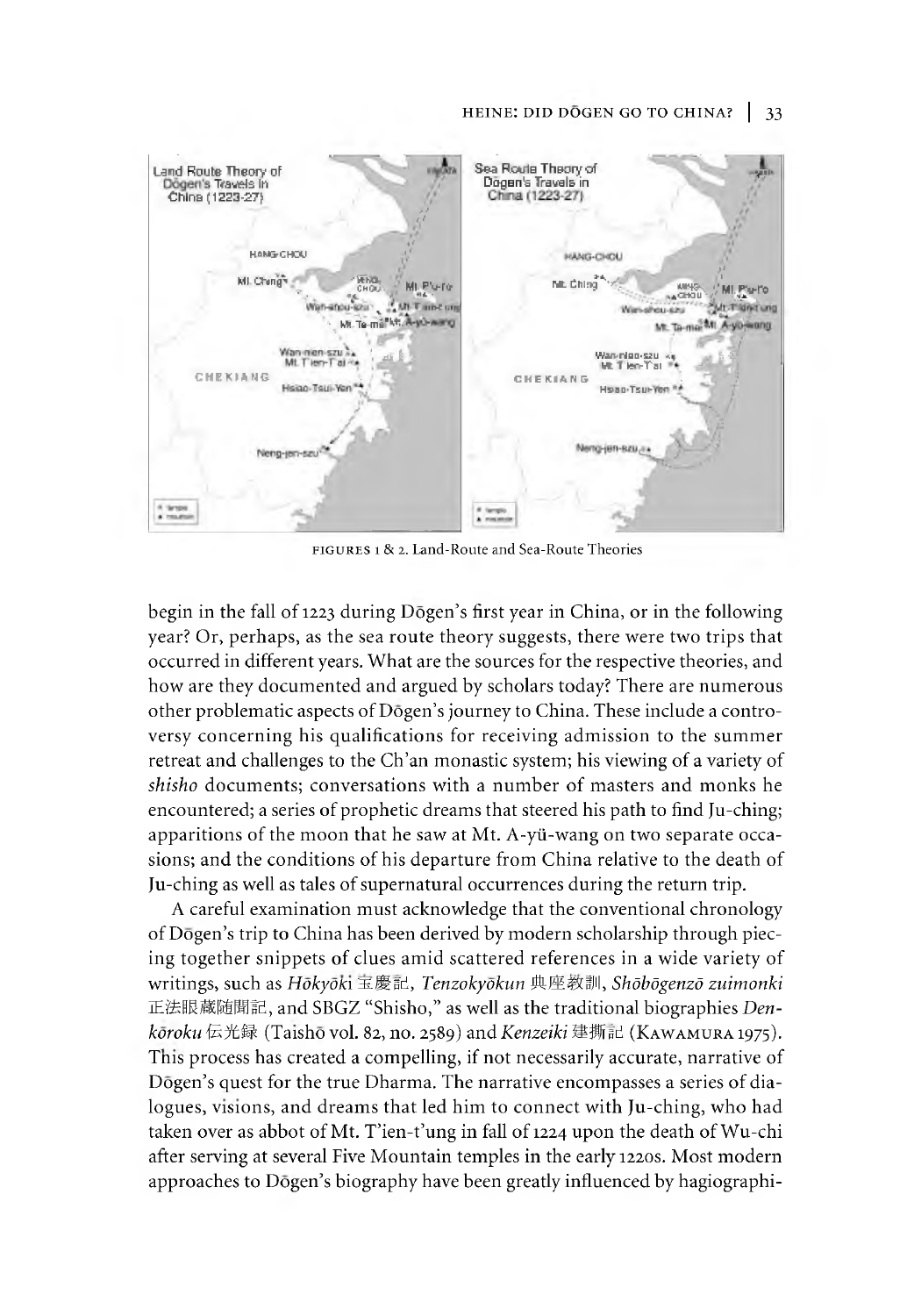cal elements in the eighteenth-century *Teiho Kenzeiki*, Menzan Zuihō's elaboration on the fifteenth-century *Kenzeiki*. This has Dōgen encountering various deities in addition to other embellishments during his pilgrimage to China (KAWAMURA 1975). A series of *ukiyoe-style illustrations known as Dogen zenji go-eden* 道元禅師後,絵伝 (or *Teiho Kenzeiki zue)* created in 1806 is fascinating but compounds the gap between history and hagiography.<sup>10</sup>

One basic concern is that all the sources used to reconstruct the journey either are attributed to Dogen or are sectarian biograpnies written generations or even centuries after his death, and there are simply no objective, third party accounts to verify traditional claims. There are no independent property or travel records to consult. Because no particular source of evidence is strongly supported, once key elements of the account are effectively challenged, such as the visit to Mt. P'u-t'o Island in the sea route theory, much of the rest of the narrative begins to unravel, at least in terms of the standards of historiographic verification. It is possible to question whether the whole idea of itinerancy was invented by the Soto tradition to link Dogen with the most prestigious Five Mountains temples and leading patriarchs of the day.

There are several main issues involved in interpreting Dōgen's relation to China and Chinese Ch'an, many of which are discussed in a recent award-winning book by a scholar from China currently conducting research in Japan (HE 2000).<sup>11</sup> The controversy surrounding the historicity of Dōgen's travels to China is directly linked to an examination of his attitudes toward Chinese Buddnism. These range from high praise to a devastating critique of doctrines and practices he apparently found there, especially in the laxity of monks regarding the trimming of nails and hair, washing of face and hands, and wearing of the robe.<sup>12</sup> The controversy also sheds light on the influence Dogen received from Hung-chih, Ju-ching, and other sources, as well as the impact of the Chinese legacy on his handling of sectarian disputes in Japan. These issues, including Dōgen's views on such topics as Buddha-nature and mind (vs. form), language and the sutras, the precepts and monastic routine, or the various Ch'an lineages and the notion of the "unity of three teachings" (sankyō itchi 三教一致), are especially important for understanding the period when Dōgen was evangelizing the group of followers who converted to Soto Zen from the proscribed Daruma-shū 達磨宗 school. The mass conversion took place in 1241, shortly

<sup>10.</sup> These have been reproduced and re-released by Soto-shia in two different editions edited by SAKAI (1984) and NARA (2001), the latter in conjunction with the text of the *Shushogi* in honor of memorials for Dōgen's 800th birth and 750th death anniversaries. See also the recent "manga" version of Dogen's life (Nakano 2001).

<sup>11.</sup> For other important studies of Dogen and Chinese Ch'an, see also Ishii 1987, 1988, and 1991; YANAGIDA 1984.

<sup>12.</sup> See especially SBGZ "Senmen," "Senjō," "Den'e," and "Kusa kudoku."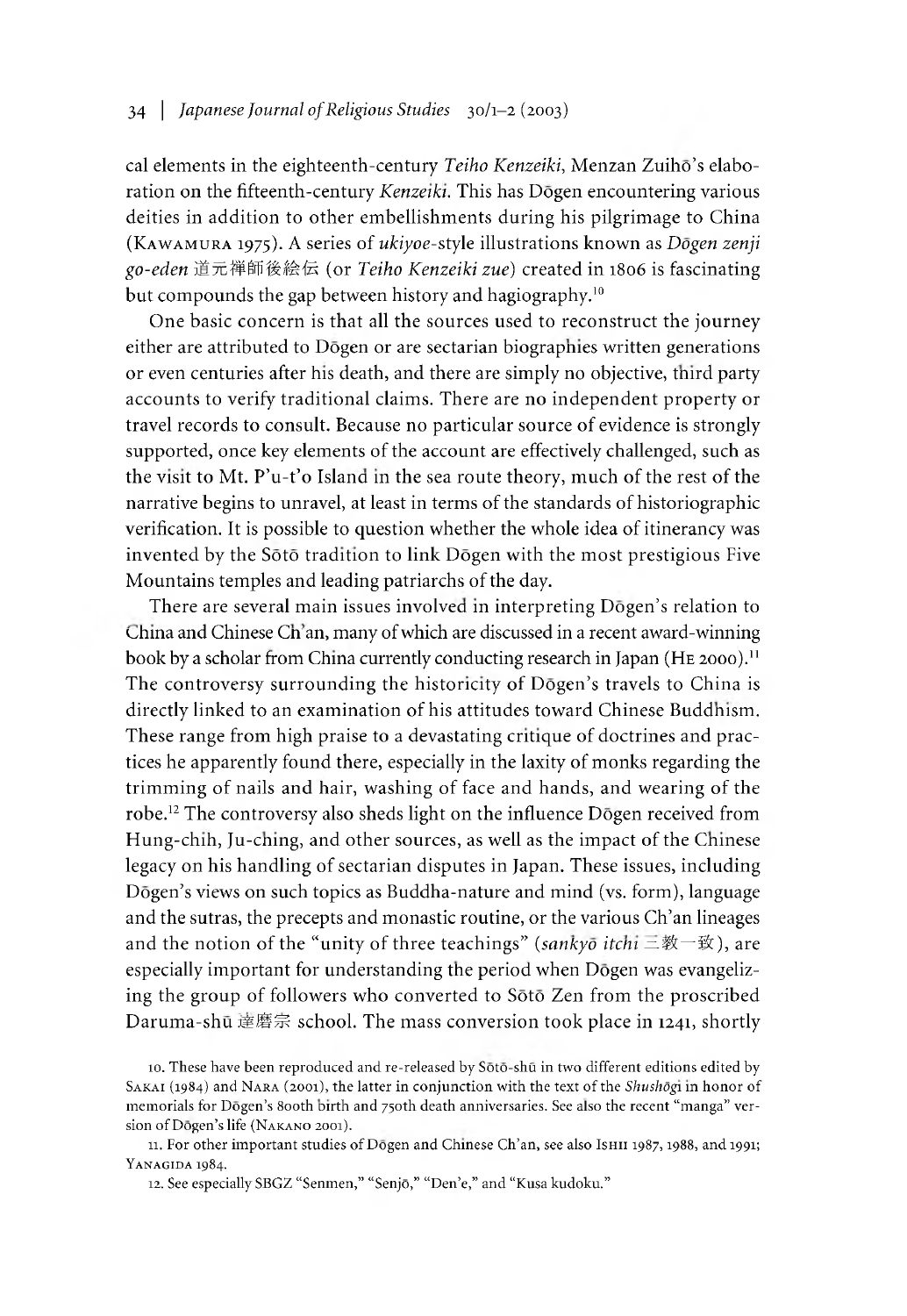before he moved to the Echizen mountains and established Eihei-ji nearby Hajaku-ji temple, which was a Daruma-shū stronghold.<sup>13</sup>

Around the time of this move, Dogen began to eulogize Ju-ching and the Ts'ao-tung lineage and attack the Lin-chi school leader Ta-hui, under whose lineage the Daruma-shū followers were ordained (FAURE 1987). Dōgen stressed that experience of a direct, unimpeded, and unmediated "face-to-face" transmission *(menju* 面授)is the only legitimate way to earn and to perpetuate the transfer of a lineage.<sup>14</sup> This was unlike the case of Daruma-shū founder Dainichi Nonin, who sent disciples to China to gain transmission in the Ta-hui lineage but never himself had a personal encounter with a Ch'an master. After an investigation of Dōgen's itinerary in China and what this shows about his relationship with Chinese masters, I will focus on how Dōgen appropriates the texts and perhaps invents the significance of his mentor in the crucial transitional, evangelical period of the early 1240s. A key factor here, as HE's book shows, is the question of the corruption of the Ju-ching records and the extent to which they were heavily edited or fabricated by Tokugawa-era Sōtō scholastics (pp. 111-40).

## *The Itinerary for the Itinerancy:* Sowrces *and Re-sources*

One of the first main points that become evident in examining Dogen's trip to China is the diversity and the questionability of sources that have served as the mainstay of modern studies of this period. The source that might be considered the most likely candidate for learning about the travels is the Hokyoki, a record of about fifty dialogues Dogen had with Ju-ching over a two-year period lasting from 1225 to 1227, or the first through the third year of the Pao-ch'ing era  $(J.$ Hōkyō). This text is translated in Kodera's book. However, it turns out that the *Hokyoki* is not particularly useful or reliable as a historical source for several reasons. First, the text simply does not deal with the initial two-year period before his meetings in the abbot's quarters began, when Dogen apparently became Ju-ching's most intimate disciple. Also, even for the period of Dōgen's training under Ju-ching during his last two years in China, the *Hokyoki* is questionable because the date for the composition of the text is highly uncertain.

13. Ejo was the first Daruma-shu follower to join Dogen; he visited him in Fukakusa in 1228 and then became a permanent fixture and key recorder *{jisha)* at Kosho-ji in 1234. Also, in the early 1240s Enni Ben'en returned from China and with the aid of the government established Tofuku-ji as the leading Rinzai-shū temple in Kyoto modeled on Sung temples. Tōfuku-ji was placed nearby, and it dwarfed, Kōshō-ji.

14. Note that this fascicle was written at a hermitage in the Echizen mountains during the eleventh month of 1243.

15. According to TAKEUCH1 (1992, p. 136), a third of the dialogues in the text focus on doctrine, a third on zazen, and the rest on rituals, precepts, ceremonies, people, and texts.

16. According to *Shōbōgenzō zuimonki* no. 1.1, as a foreigner Dōgen declined Ju-ching's offer to be his personal attendant (DZZ VII, pp. 52-53).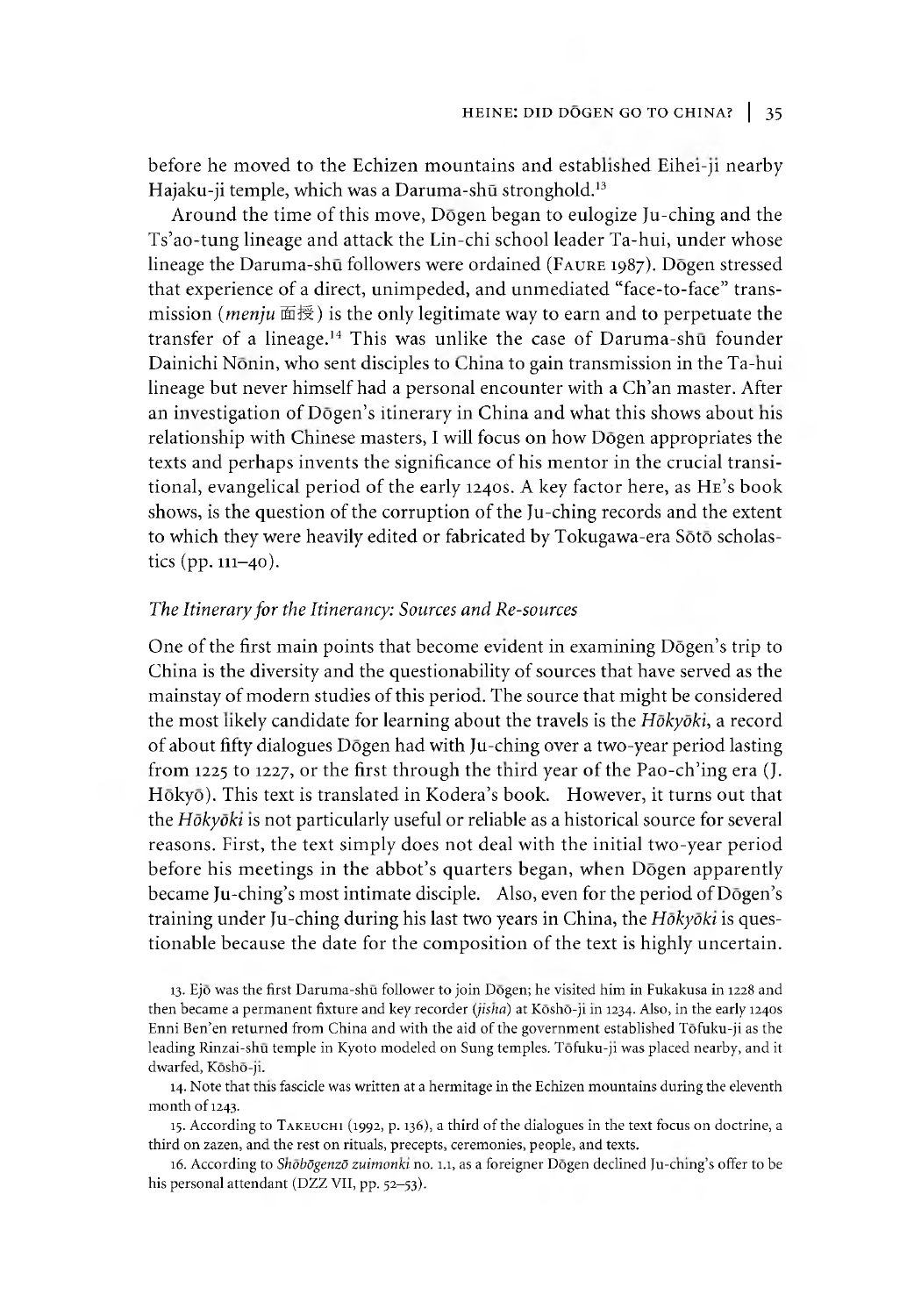The text was discovered posthumously by Ejō several months after Dōgen's death in 1253, as indicated by the first colophon, but was not noticed again until Giun rediscovered it in 1299 at Hokyo-ji temple, according to the second colophon (DZZ VII, pp. 48-51).

The *Hokyoki* was long thought to have been a journal kept by Dogen in China or transcribed from notes shortly after his return to Japan. Perhaps it even preceded the *Fukanzazengi.* But, based in part on the posthumous discovery of the text, the main theory held today, which has been put forth by MIZUNO Yaoko (1980), is that the *Hōkyōki* was actually written near the end of Dogen's life. Another possibility is that it was composed in the early 1240s, after Dogen received a copy of the recorded sayings of his mentor, the *Ju-chingyii-lu* 如淨語録,which was edited by I-yiian and then transported from China in 1242. According to this theory, Dōgen was disappointed that the recorded-sayings text was not truly representative of his mentor's teachings, so he felt that he needed to amplify the record based on his own personal conversations. This was the time when Dogen developed a new, or at least renewed, interest in Juching as reflected in numerous citations and allusions in a variety of other texts from this period, which will be discussed more fully below. However, there remain significant discrepancies with the doctrinal content of the mentor's recorded sayings.

Once the *Hokyoki* is set aside as authoritative, there is nothing that resembles a single sustained narrative source prior to the *Kenzeiki,* which was composed over two hundred years after Dōgen's death. Rather, there are a host of references to the trip scattered among as many as two dozen sources. These are autobiographical observations or reminiscences contained in sermons, journals, lineage records, or sectarian biographical works, in which there is some mention, however brief or ambiguous, of conversations, dreams, or transmission documents. Modern scholarship, in trying to track down the sources for the accounts in the *Kenzeiki* and *Teino Kenzeiki,* has culled and pulled all of these together to create a sense of how the traditional biographers came up with the sequence of events. The problem occurs when modern scholars merely echo the traditional account instead of critically evaluating it. It is particularly important to note that there are very few sources that are considered to have been written by Dogen while he was in China. The only ones available are a couple of short remembrances for Myōzen, his teacher at Kennin-ji who died in China in 1225, and a selection of *kanbun* poems that are included in the tenth volume of the *Eihei koroku* (DZZ IV, pp. 246-97).

It seems that Dogen left Kennin-ji for China in the second month of 1223, accompanying Myōzen 明全 and a couple of other Japanese monks after a long

17. Both colophons talk about having a mixed sense of joy at the discovery and of loss because there may be other undiscovered or missing works.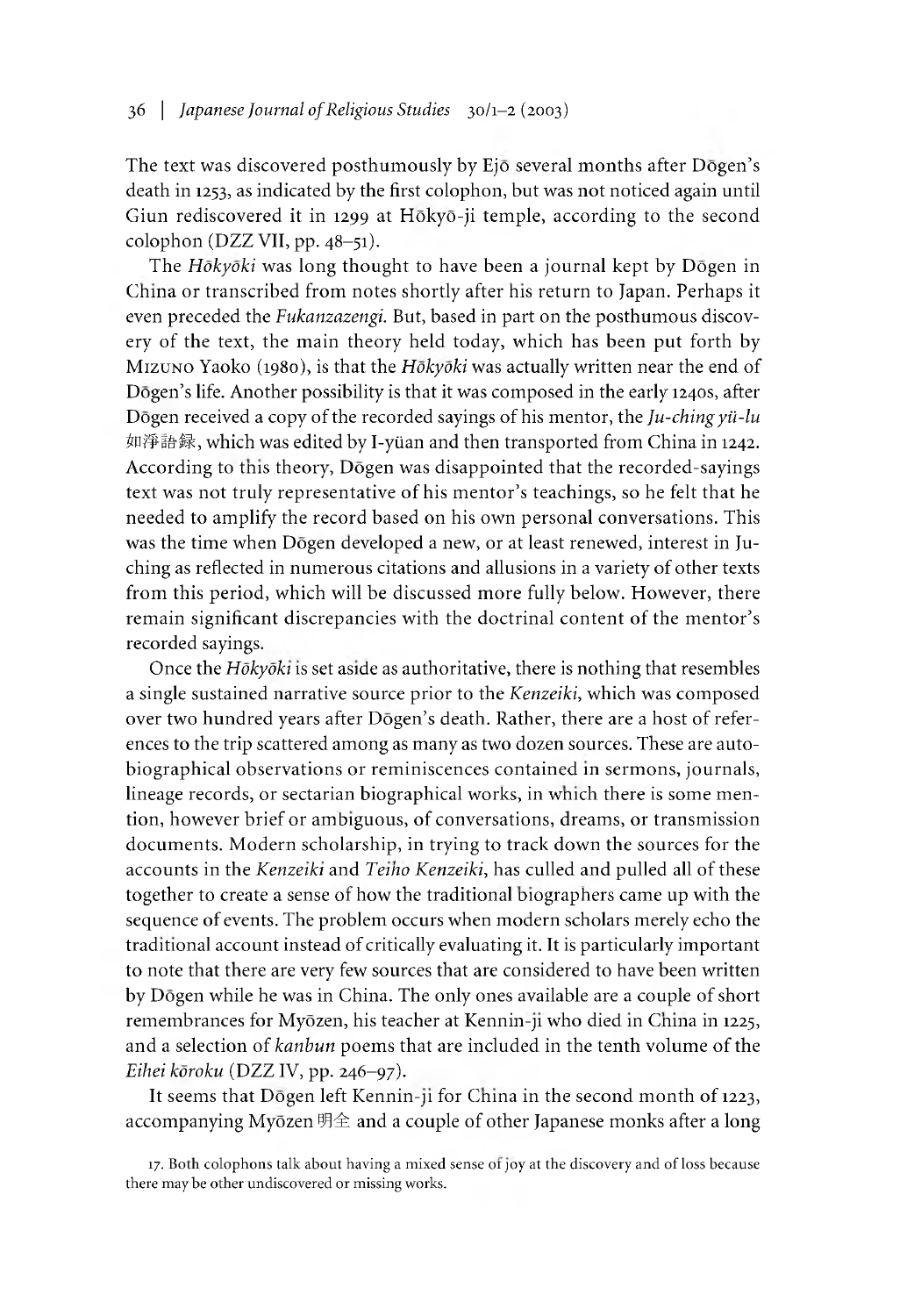period in which not many Japanese Buddhists were traveling to the mainland. There had been years of constant internal political turmoil in Japan and conflicts between leading factions in Kyoto and Kamakura. But with the end of the Jokyu War between ex-Emperor Go-Toba and the shogun Yoshitoki that lasted from 1221-1222, the opportunity for travel opened up (KODERA 1980, pp.  $31-32$ ).

We know very little about what Dogen was doing or studying in the seven years (1216-1223) before leaving for China, which he spent at Kennin-ji after Koin, the abbot at Onjo-ji, recommended that he practice Zen meditation. Kennin-ji, known as the first Zen temple in Japan, actually followed a mixed practice of esoteric, exoteric, and meditation training as initiated by Eisai in 1202.<sup>18</sup> Also, it is not clear how important Myōzen's role was at the temple or whether he was really Eisai's primary successor. Like Ju-ching, his primary claim to fame is being known as Dōgen's teacher.<sup>19</sup> It is interesting to note that while Dōgen eulogized Eisai in the *Shōbōgenzō zuimonki* sermons recorded in the mid-i230s, his remembrance of Myozen with sermons on memorial days as recorded in the *Eihei koroku* was not until no. 435 on 5/27 in 1251 and no. 504 in 1252 (DZZ IV, pp. 24 and 86).<sup>20</sup>

The trip from the point of embarkation in Kyushu to the port at Ching-yiian (now called Ning-po) in Chekiang Province took forty days. The following is a reconstruction of the sources for the itinerary in China based on the research of Ito Shuken, who supports an earlier date (fall 1223 to winter 1224) for the time of the itinerant journey to various temples, and of Ikeda Rosan and Kagamishima Genryū, both of whom support a later date, which is in the next year. In this listing, the primary source is indicated in parenthesis, and the use of an asterisk indicates that the item is particularly questionable in terms of dating or basic historicity (ITō 1998, pp. 118-20; IKEDA 1997, pp. 431-34; KAGAMISHIMA 1985, p. 325).

#### Year: 1223

2/22

Dogen travels with Myozen as well as Kakunen and Ryosho from Kennin-ji to Kyushu to depart Japan for Sung China *(Myozen osho kaicno okugaki)*

18. Jufuku-ji in Kamakura, established by Eisai at the behest of the shogun, had an even greater emphasis on esoteric, thaumaturgic rituals.

19. Dōgen's dual lineage stemming from Myōzen (Huang-lung branch of Lin-chi school) and Juching (Ts ao-tung school) was one of several such examples in Japanese Soto, including Ejo and Keizan who had mixed Daruma-shū and Sōtō-shū transmission affiliations.

20. Also, "BendGwa" refers briefly to Myozen, and in *Shdbdgenzd zuimonki* no. 6.15 Dogen discusses Myōzen's decision to leave Japan while his teacher was dying, as Dōgen was the only one to encourage him by valuing pursuit of the Dharma and the need to not waste precious time over human life. In the same text he eulogizes Eisai in nos. 1.14, 2.1, 2.8, 2.21 3.2 3.3, 3.7, 3.9, 4.4, 5.8 5.10, and 6.9. In *Eihei koroku*, Dogen memorializes Eisai on 7/5 in 1251 (no. 441) and 1252 (no. 512). Note that the numbering system used for *Shōbōgenzō zuimonki* citations is based on IkEDA 1993, rather than DZZ (which does not number the passages).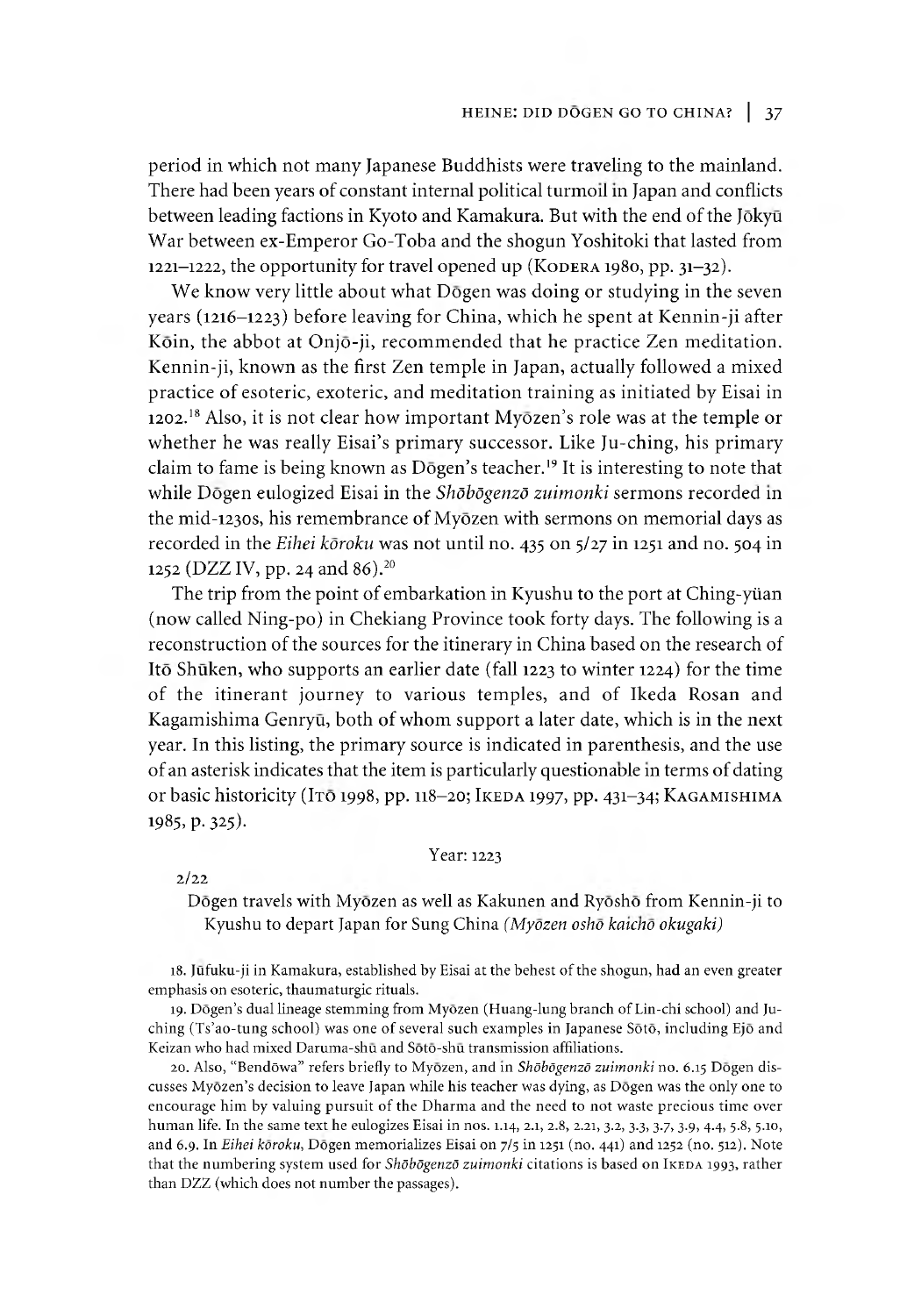3 mo.

Departs from Hakata Port

4 mo.

Arrives at Ching-yiian Prefecture in Ming-chou Province (SBGZ "Senmen") Suffers from diarrhea while aboard ship but dispenses with illness through power of concentration *(Shdbdgenzd zuimonki* no. 6.19)

Myozen visits teacher, Miao-yiin, at Ching-te szu temple *(Myozen osho kaicho okugaki)*

5/4

Meets cook from Mt. A-yii-wang while staying on board at port of Ming-chou Ching-yiian *city (Tenzokydkun)*

5/13

Myōzen joins Mt. T'ien-t'ung *(Shari sōdenki)* [but Dōgen is apparently disallowed because he lacks full precepts]

7 mo.

- Joins Mt. T'ien-t'ung at end of summer retreat and trains under Wu-chi, and speaks to Mt. T'ien-t'ung cook (*Tenzokyōkun*)
- After close of summer retreat, he meets again the Mt. A-yü-wang cook, who visits Mt. T'ien t'ung to see Dōgen on his way back home west on retirement *(Tenzokydkun)*
- From Shih-kuang, Dogen hears about the *shisho* document ofWu-chi (SBGZ "Shisho," *Teiho Kenzeiki)*
- \* Files official complaint with emperor about seniority system in the Mt. T'ient'ung monastery *(Teiho Kenzeiki)*

Fall

- Ryuzen, another monk from Japan, shows Dogen *shisho* document of the *chuan-tsang-chu,* a descendant of Fa-yen Ch'ing-yüan of the Yang-ch'i branch of the Lin-chi school (SBGZ "Shisho")
- Visiting Mt. A-yii-wang, sees vision of tull moon while looking at portraits of the 33 patriarchs but does not comprehend the meaning (SBGZ "Busshō")
- ^ Visits Mt. Ching and meets abbot Che-weng, with whom he has dialogue *(Kenzeiki)*
- <sup>\*</sup> Learns from an elderly monk about greatness of Ju-ching *(Tōkokuki, Teiho Kenzeiki).* [The monk may have been at Arhat Hall, and he may have been considered the reincarnation of an arhat. Ikeda and Kagamisnima both date this at another time, 1224, because it needs to be after Wu-chi's death and Juching's ascension to abbacy]

Ju-ching leaves Jui-yen temple *(Ju-chingyii-lu)*

10 mo.

Ju-ching becomes aobot for second time at Chmg-tz,ii temple *(Ju-chingyii-lu)*

Meets two Korean practitioners in Ching-yüan (okugaki of "Den'e" and "Kesa kudoku") [Ikeda dates this as 1224.]

Sees robe ceremony in China *(okugaki* of SBGZ "Den'e" and SBGZ "Kesa kudoku")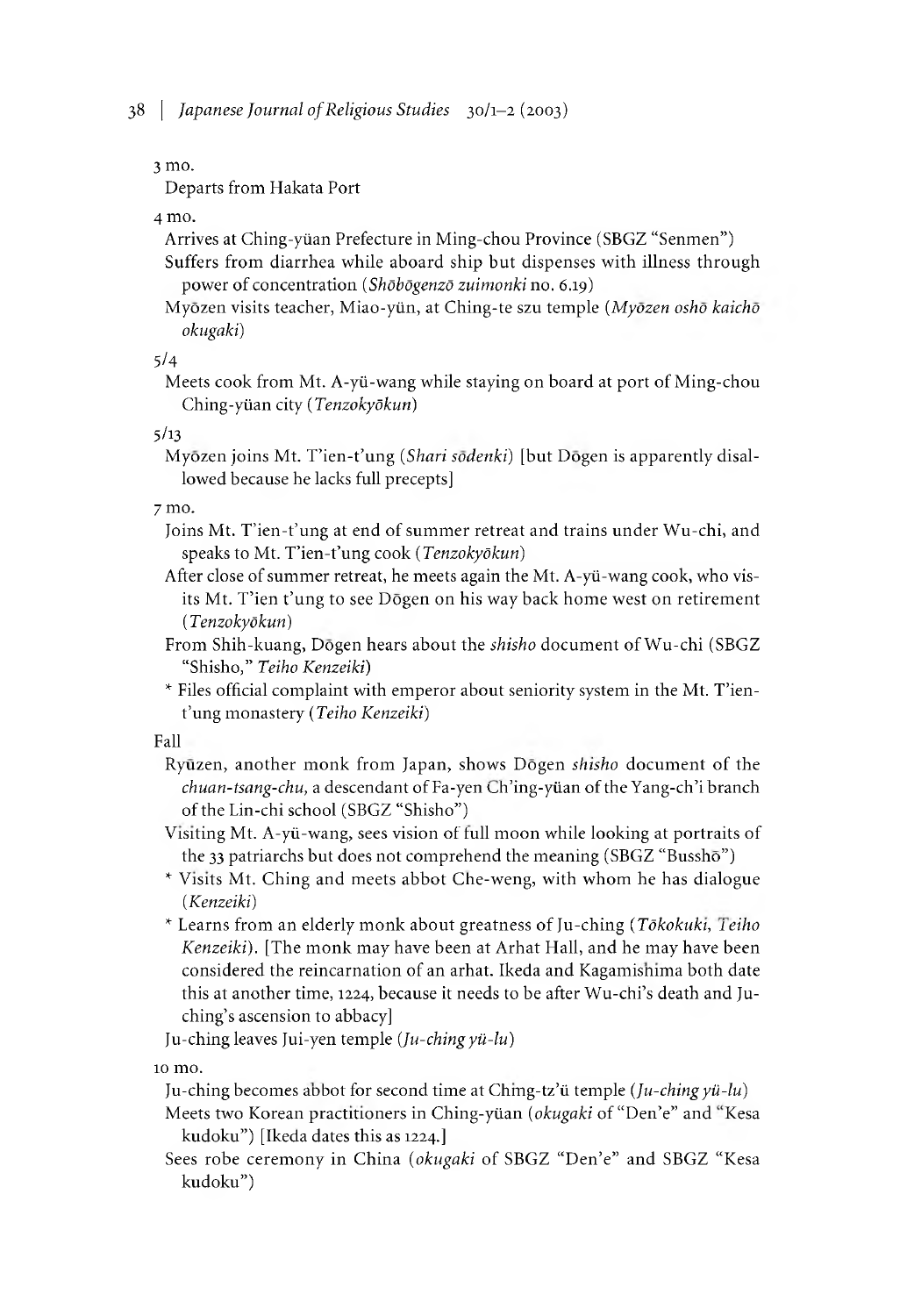Year: 1224

1/21

Shown *shisho* document of Wu-chi by Chih-sou, who smuggles it out (SBGZ "Shisho")

Before 3 mo.

- \* In Pao-ch'ing era, travels "on a cloud" to Wan-nien temple on Mt. T'ien-t'ai (SBGZ "Shisho") [but this could be seventeenth year of Chia-ting era]
- ^ Hears of "plum twig" dream of abbot at Mt. Ta-mei and has his own similar dream (SBGZ "Shisho")
- \* Returns to Mt. T'ien-t'ung from Mt. T'ien-t'ai [Kagamishima dates this as 1225]

Before 4 mo.

^Wu-chi dies *(Ju-chingyii-lu)* [or this could be 10 mo.]

7/5

Myōzen performs memorial service for Eisai at Mt. T'ien-t'ung *(Shidōki)* 

From 7/15 to 8/1

Ju-ching leaves Ching-tz'ü and enters Mt. T'ien-t'ung and gives inaugural sermon *(Ju-chingyii-lu)* [Dogen thus begins training in Ju-ching-led monastery]

7-8 mo. or Fall

^ Visits Mt. P'u-t,o Island *(Eihei koroku* vol.10)

^ Travels to various mountains in Ming-chou, Hang-chou, and T ai-chou [according to Ikeda and Kagamishima]

11/25

Imperial edict declaring new era *{Sung-chi)*

Year: 1225

1-2 mo

\* Meets Che-weng at Wan-shou, P'an-shan at Hsiao-ts'ui-yen near Mt. T'ient'ai (SBGZ "Shisho"), and stops at Hu-sheng on Mt. Ta-mei [dream of plum blossom occurs now, according to this dating]

Before 4 mo.

Ju-ching has dream of Tung-shan incarnation appearing before mm *(Kenzeiki)*

\* Returns to Mt. T'ien-t'ung from travels to various mountains (SBGZ "Shisho")

 $5/1$ 

Burns incense and prostrates for first time in Miao-kao-t'ai, the private residence of "old Buddha" Ju-ching of Mt. T'ien-t'ung, as part of face-to-face transmission (SBGZ "Menju")

5/27

Myozen dies *(Shari sodenki)*

5/29

Discovery of over 360 relics of Myozen *(Shari sodenki)*

During Summer Retreat

"I realize the act of prostrating to, and humbly receive upon my head, this Bud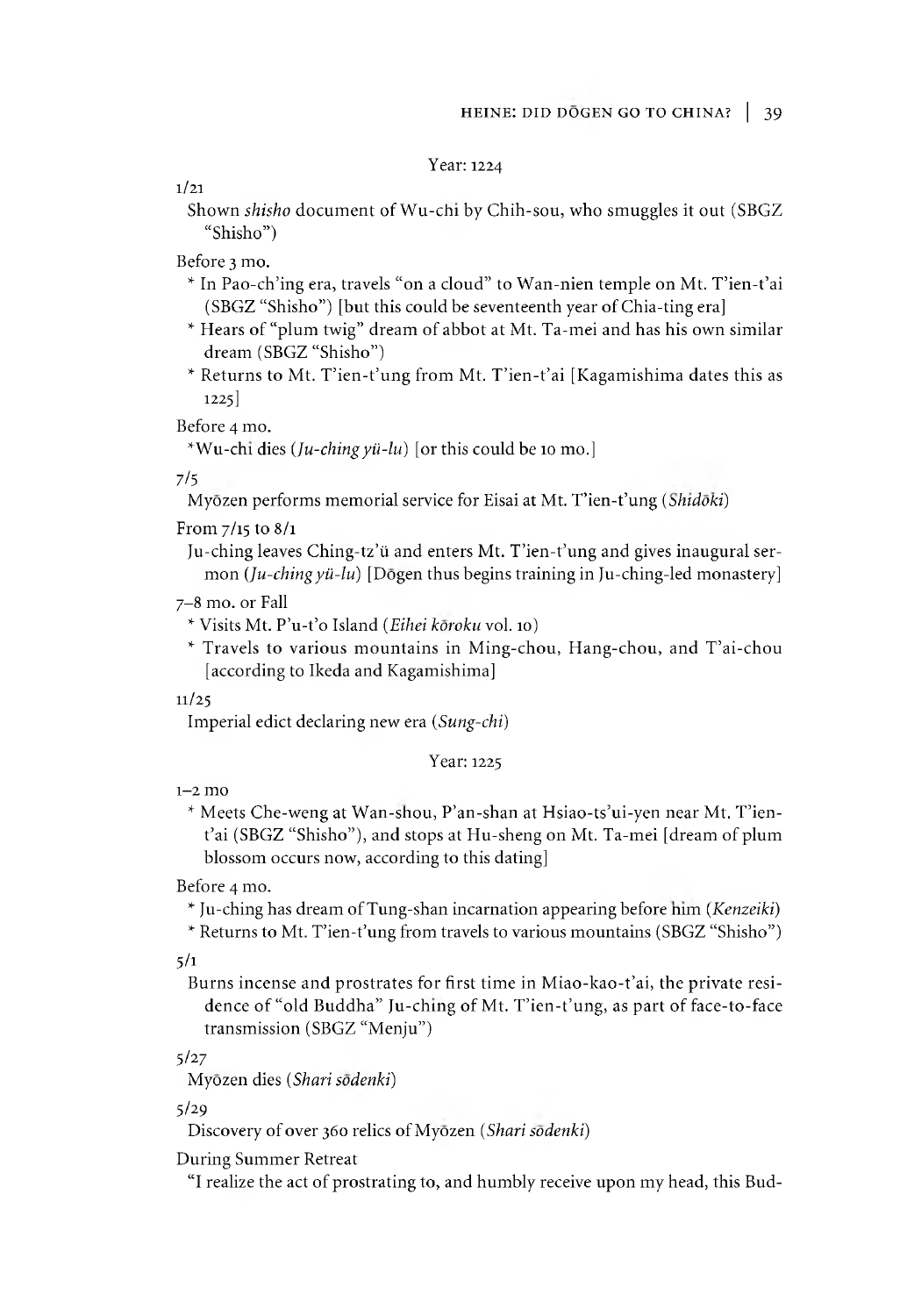dhist Patriarch; it was a realization only between a buddha and a buddha" (SBGZ "Busso")

- Has enlightenment experience of *shinjin datsuraku,* or casting off body-mind *(Kenzeiki)*
- Visits Mt. A-yii-wang, and again sees vision of full moon while looking at portraits of the 33 patriarchs but this time understands the meaning (SBGZ "Busshō")
- "From now on" he is invited to Ju-ching's *hojo* to receive instructions and special teachings *(Hokyoki)*

"When I was in China," Ju-ching offers appointment as temple attendant, but Dogen as a foreigner declines, deferring to Chinese monks *{Shobogenzo zuimonki* no. 1.1)

7/2

Begins recording *Hokyoki*

7 mo.

Che-weng dies

9/18

Receives *Busso shoden bosatsu kaisaho {Kaisaho okugaki)*

#### Year: 1226

3 mo.

Hears nighttime sermon of Ju-ching at Miao-kao-t'ai, and hears about ascetic practices of Fa-chang of Mt. Ta-mei (SBGZ "Shohō jissō") [see also *Eihei koroku* no. 2.128*,Shobogenzo zuimonki* no. 30,SBGZ "GyOji" 2]

Hears Ju-ching speak of his 65 years *(Hokyoki)*

#### Year: 1227

Spring

Receives *shisho* document from Ju-ching *(Shisho zu)*

Receives Dharma Robe of Fu-yung Tao-k'ai, texts of *Pao-ching san-mei* and of *Wu-wei hsien-chüeh,* and Ju-ching's portrait *(Kenzeiki)* 

Ju-ching no longer abbot of Mt. T'ien-t'ung, resides in hermitage (*Ju-ching yü*- $\ln$ 

7/17

★Ju-ching dies *(Ju-chingyii-lu)*

Fall

- \* Dogen leaves to return to Japan *(Kenzeiki* [a debate over whether this was before or after Ju-ching's death])
- Receives *Pi-yen-cnt* J. *Hekiganroku)* of Yiian-wu with aid of Hakusan Gongen Myori *(Kenzeiki)*
- *^* Subdues tiger, and heals sick with aid of Inari, while traveling *(Kenzeiki)*

★ On return, during typhoon receives aid from Kannon *(Teiho Kenzeiki)*

10/5

Resides again in Kennin-ji temple *(Shari sodenki)*

*^ Fukanzazengi* and *Fukanzazengi shujutsu yurai*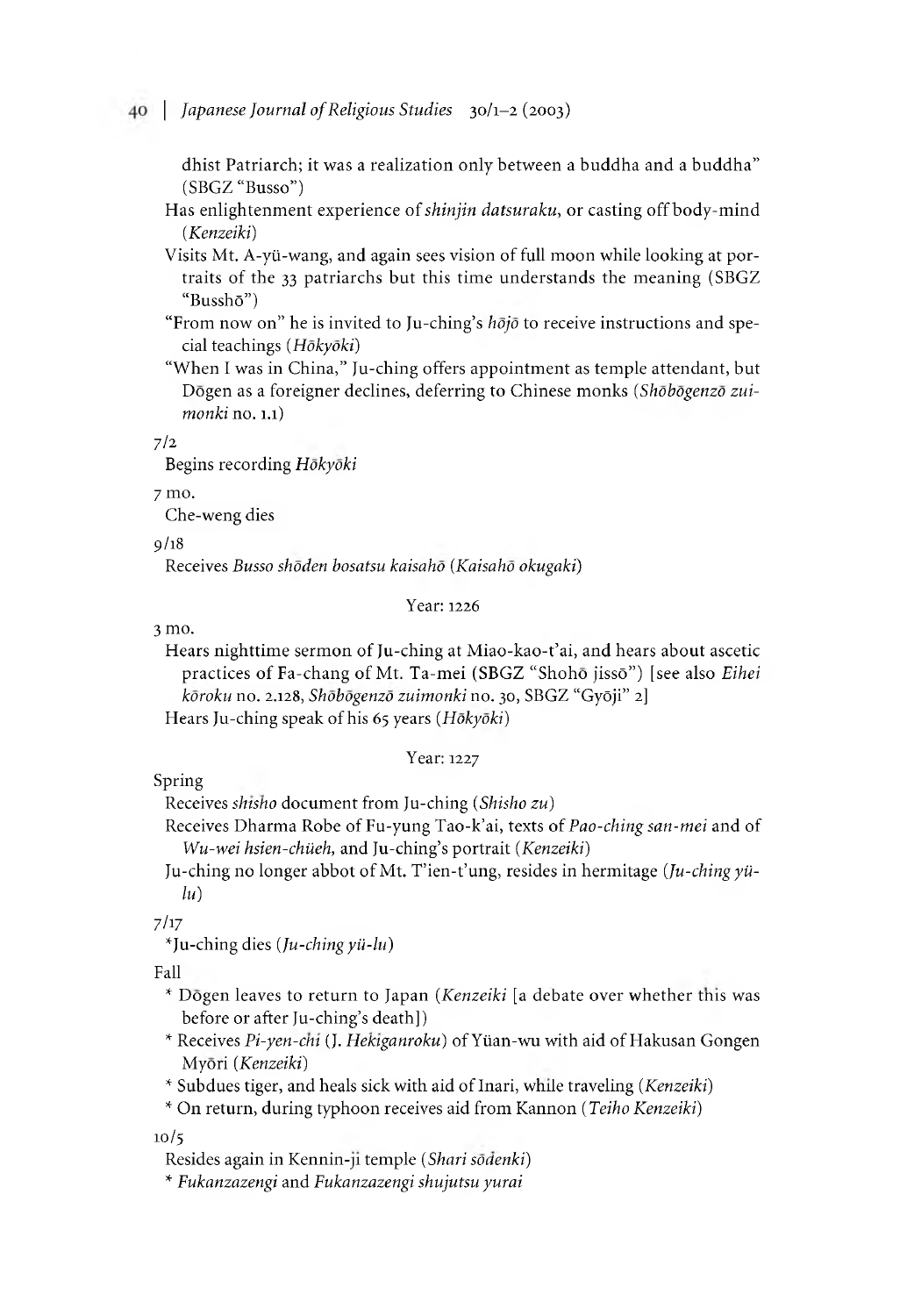The following is a year-by-year summary of sources. For 1223, there was *Myozen osho kaicho okugaki, Shari sodenki,* SBGZ "Senmen,,' *Shdbdgenzd zuimonki, Ten*zokyōkun, SBGZ "Shisho," SBGZ "Busshō," Keizan's *Tōkokuki, Teiho Kenzeiki*, *Ju-ching yii-lu,* and SBGZ "Kesa kudoku" and SBGZ "Den e" *okugaki.* The year 1224 was covered by SBGZ "Shisho," *Ju-ching yii-lu, Kenzeiki, Eihei koroku* vol. 10,as well as two non-Dogen related sources, *Shiddki* and *Sung-chi.* For 1225, there was SBGZ "Shisho," SBGZ "Menju," *Shari sodenki,* SBGZ "Busso," SBGZ C£Bussho/5 *Hokyoki, Kenzeiki,* and *Busso shoden bosatsu kaisaho okugaki;* from 1226, SBGZ "Shohō jissō" and *Hōkyōki*. Finally, 1227 included *Shisho zu*, Ken*zeiki, Teiho Kenzeiki,* and *Ju-ching yii-lu.* Additional sources for information on China include *Gakudōyōjinshū*, SBGZ "Baika," SBGZ "Ganzei," SBGZ "Nyorai zenshin," and Keizan's *Denkoroku*, among others.

In considering problematic elements of the traditional account, we note that of the seventy illustrations in the *Teiho Kenzeiki zue* nearly a third cover the trip to China, and of these almost half are clearly hagiographical as indicated by the asterisk (NARA 2001):

- 1. Leaves by boat from Hakata with Myōzen and others, after departing on 2/22 in 1223 from Kennin-ji
- 2. Still on ship at Ming-chou port in the fifth month, meets the cook from Mt. A-yü-wang
- 3. Joins Mt. T'ien-t'ung following the summer retreat, though still lacking Hinayana precepts, with Wu-chi as abbot
- 4. Ranking of monks— as foreigner, Dogen is kept at end of line even if he has seniority in terms of when he took the precepts
- $*_5$ . Petitions the emperor for a reversal of the ruling about seniority
- 6. Robe ceremony—while doing zazen at Mt. T'ien-t'ung another monk every morning places the robe on his head and recites the *kasaya gatha*
- $*_{7}$ . Visits Mt. Ching (lead temple in the Five Mountains monastic system) during the following year's summer retreat
- ^8. Talks to an old monk, and hears about greatness of Ju-ching
- 9. Visits Wan-nien szu temple at Mt. T'ien-t'ai, site where Eisai practiced
- ^10. Dream at Mt. Ta-mei about receiving plum blossoms foreshadowing a great encounter
- $*$ 11. Ju-ching's dream of meeting a new embodiment of Tung-shan
- 12. Face-to-face meeting with Ju-ching—their spiritual encounter
- 13. Death of Myozen and attendance at his funeral
- 14. Experience of *shinjin datsuraku* based on Ju-ching's strict style of training
- 15. Prostrates in appreciation of Ju-ching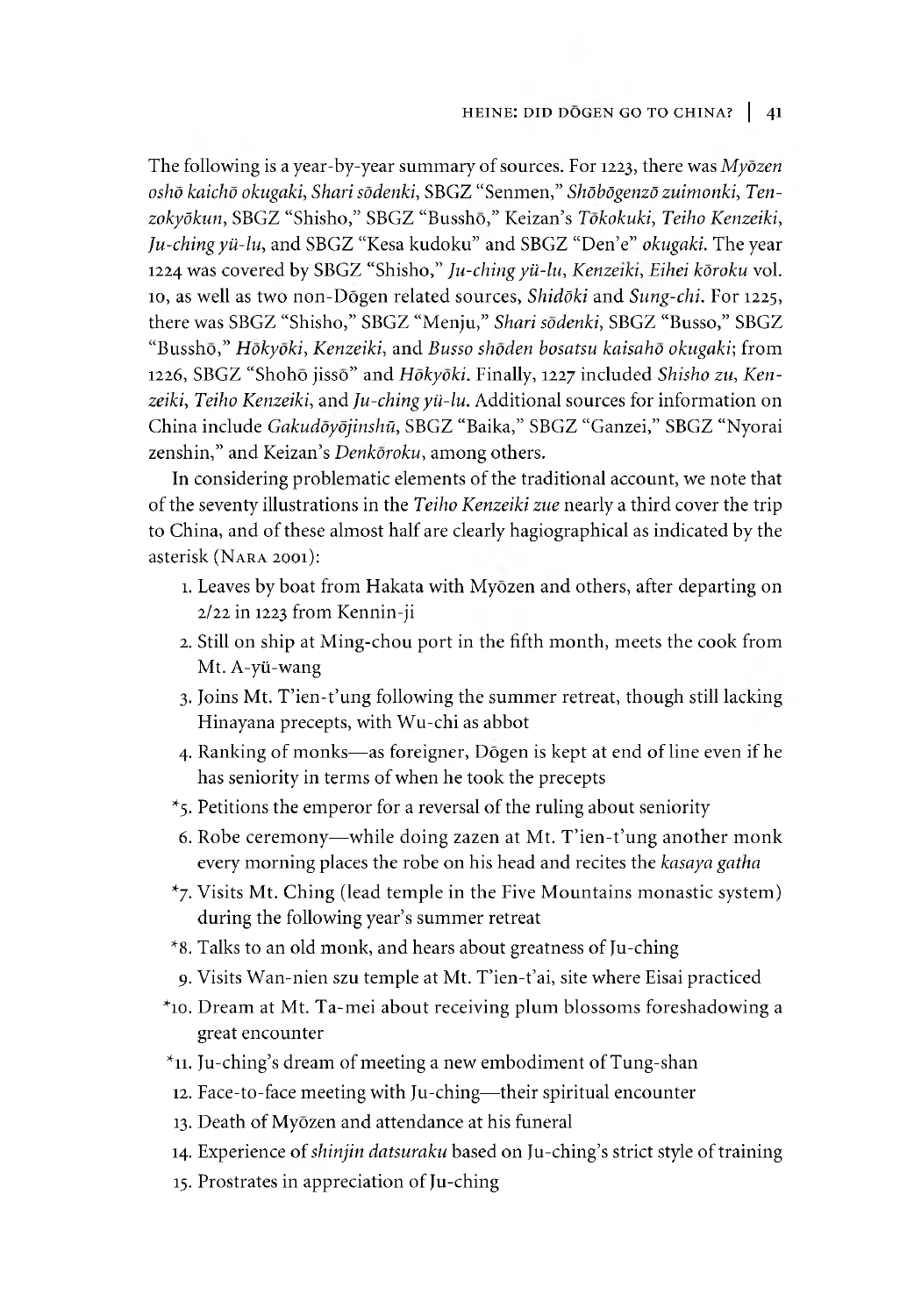- 16. Sees at Mt. A-yii-wang the image of the patriarchs manifested as a round moon for the second time
- $*$ 17. Legend of subduing the tiger through the power of the Dharma
- $*$ 18. Healing of Dōshō through the beneficence of Inari
- 19. Receives *Shisho zu* in winter of 1227 before return to Japan; becomes the fifty-first generation patriarch
- ^20. Copying of *Ichiya hekiganroku* with assistance of Hakusan Gongen Myori
- \*21. Appearance of One Leaf Kannon during monsoon at sea while returning to Japan

# *Meetings with Remarkable and Unremarkable Men*

Dogen's experience during the first two years in China was primarily characterized by a series of encounter dialogues with a variety of monks who became, at least for the moment, his teachers, even if in some cases what they taught was taken in a negative way or as an approach to avoid. According to the diverse sources, Dōgen met some of the most prominent masters of the time, including Wu-chi 無際, abbot of Mt. T'ien-t'ung, Che-weng, abbot of Mt. Ching, and the abbot of Mt. Ta-mei. in addition to the leaders of the Five Mountains temples, who did not always impress him, Dogen also met and learned from a number of what HE refers to as anonymous, unknown, or "no name" monks that Dōgen mentions in his writings (2000, p. 17). For Dōgen, of course, the most remarkable teacher was Ju-ching, who is generally considered somewhat less than that by the standards for evaluating the merit of the teachings of Sung masters, which is generally based on their recorded-sayings collections (Kagamishima 1983).

On their arrival in China, Myōzen quickly disembarked and entered training at Mt. T'ien-t'ung but Dōgen's entry was long delayed. According to the *Shōbōgenzo zuimonki,* the reason for this was illness, but the *Kenzeiki* and other sources report that Dogen lacked the full (Hinayana and Mahayana) precepts, which was required in China though no longer in Japan. In fact, Mt. Hiei did not offer the Hinayana precepts, but apparently Myōzen had gone to Tōdai-ji to receive them, which raises the question of why Dogen, knowing of the issue, did not prepare better by visiting Nara before his departure. We must also be skeptical of the account of Myōzen, which presumes that the precepts were available for the asking.

In any case, Nara Yasuaki theorizes that the delay Dōgen experienced ended up working to his advantage (NARA 2001, p. 45). Myōzen died in 1225, and Nara feels that the challenge of entering immediately into the rigorous Chinese system and undergoing the strenuous discipline of the summer retreat that began less than two weeks after his arrival in China caused Myōzen great stress and led to his deterioration. But Dōgen's inability to enter Mt. T'ien-t'ung until after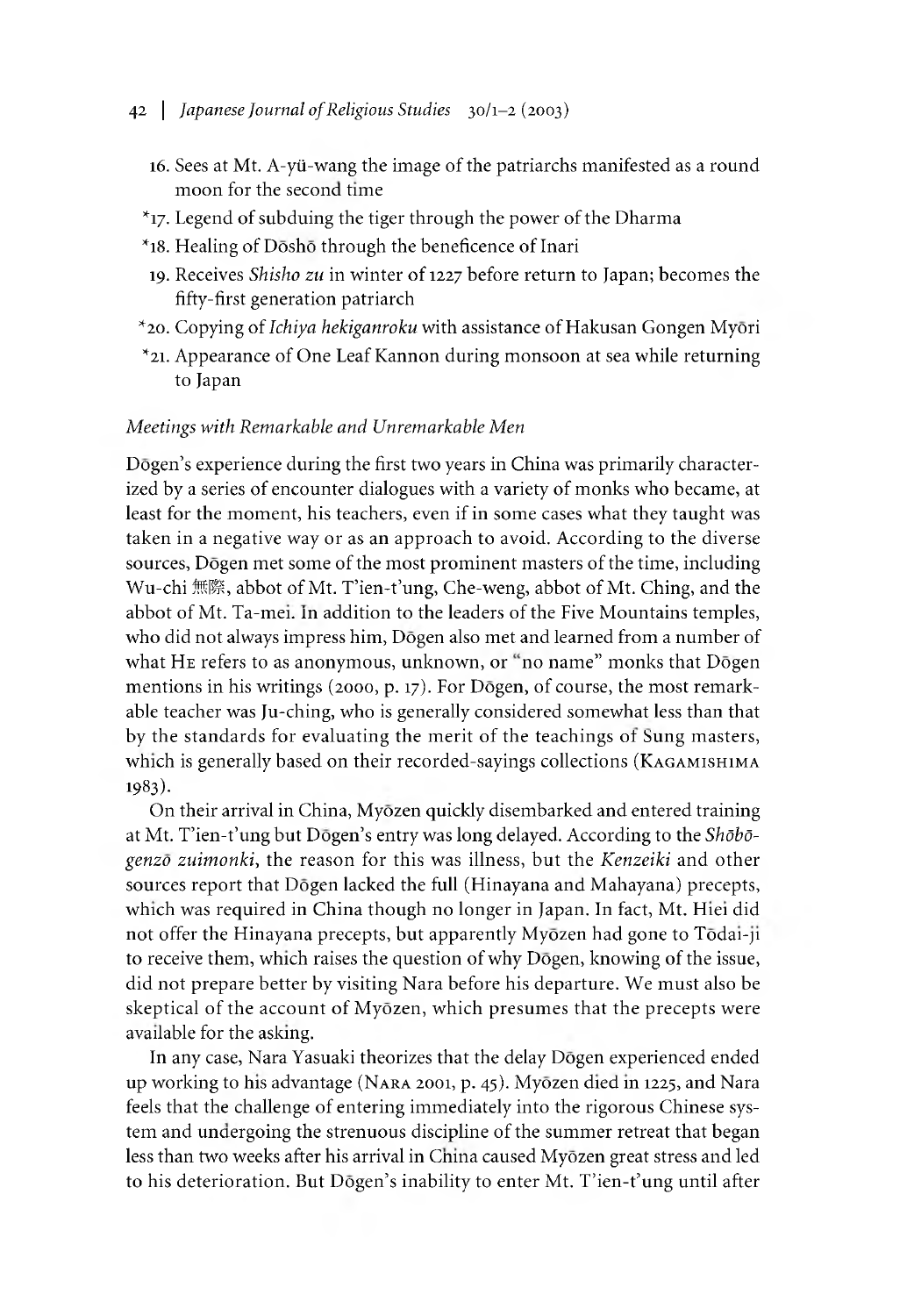#### HEINE: DID DŌGEN GO TO CHINA? | 43



- 1.Mt. Ching-shan Wan-shou Ch'an ssu, of Hang-chou
- 2. Mt. A-yti-wang-shan Kuang II Ch'an ssu, of Ming-chou
- 3. Mt. T'ai-pai-shan T'ien-t'ung Chingte Ch'an ssu, of Ming-chou
- 4. Mt. Pei-shan Ch'ing-te ling-yin Ch'an ssu, of Hang-chou
- 5. Mt. Nan-shan Ch'ing tz'u pao en kuang hsiao Ch'an ssu, of Hang-chou

These are the five main temples in the Zen monastic system of Sung China, but there were dozens of additional temples that constituted the entire network.

FIGURE 3. The Location of the Five Mountains Temples

the summer retreat ended in the middle of the seventh month actually gave him the opportunity to adjust to the Chinese language, culture, and monastic style. Dōgen's first summer retreat would not be until the following year, when he entered Mt. Ching, according to some of the sources, leaving him invigorated and primed for his eventual meeting with Ju-ching.

This meeting occurred the same month Myōzen died. With the death of the senior, fully ordained monk from abroad, Dōgen would have been faced with a crisis in losing his status as Myōzen's attendant and becoming just another unordained novice like thousands of other unofficial (or unrecognized) itinerant quasi-monks in China. As unsupervised and un-ordained novices, they were normally not even allowed in the Guest Hall *(undo)* let alone the Samgha Hall (sōdō). Dōgen was helped out by Ju-ching's allowing him to stay at the temple, and this, his second retreat, became the time of his enlightenment experience of *shinjin datsuraku* in 1225.

Meanwhile, Dogen's stay on the boat docked at the harbor led to the first significant encounter dialogue he experienced in the fifth month of 1223, according to *Tenzokydkun* (DZZ VI, pp. 2-25). This was the first of two instructive conversations with the chief cook of Mt. A-yii-wang, who later visited Dōgen at Mt. T'ien-t'ung on his way back to his home province since he was retiring from the monastery. Dogen was also very much impressed by the cook at Mt. T'ien-t'ung. Both cooks, who were willing to forego the privilege of rank, demonstrated a positive work ethic and commitment to single-minded dedication and perseverance in pursuit of mundane tasks that exemplify the interconnectedness of all things with the true reality of the Dharma.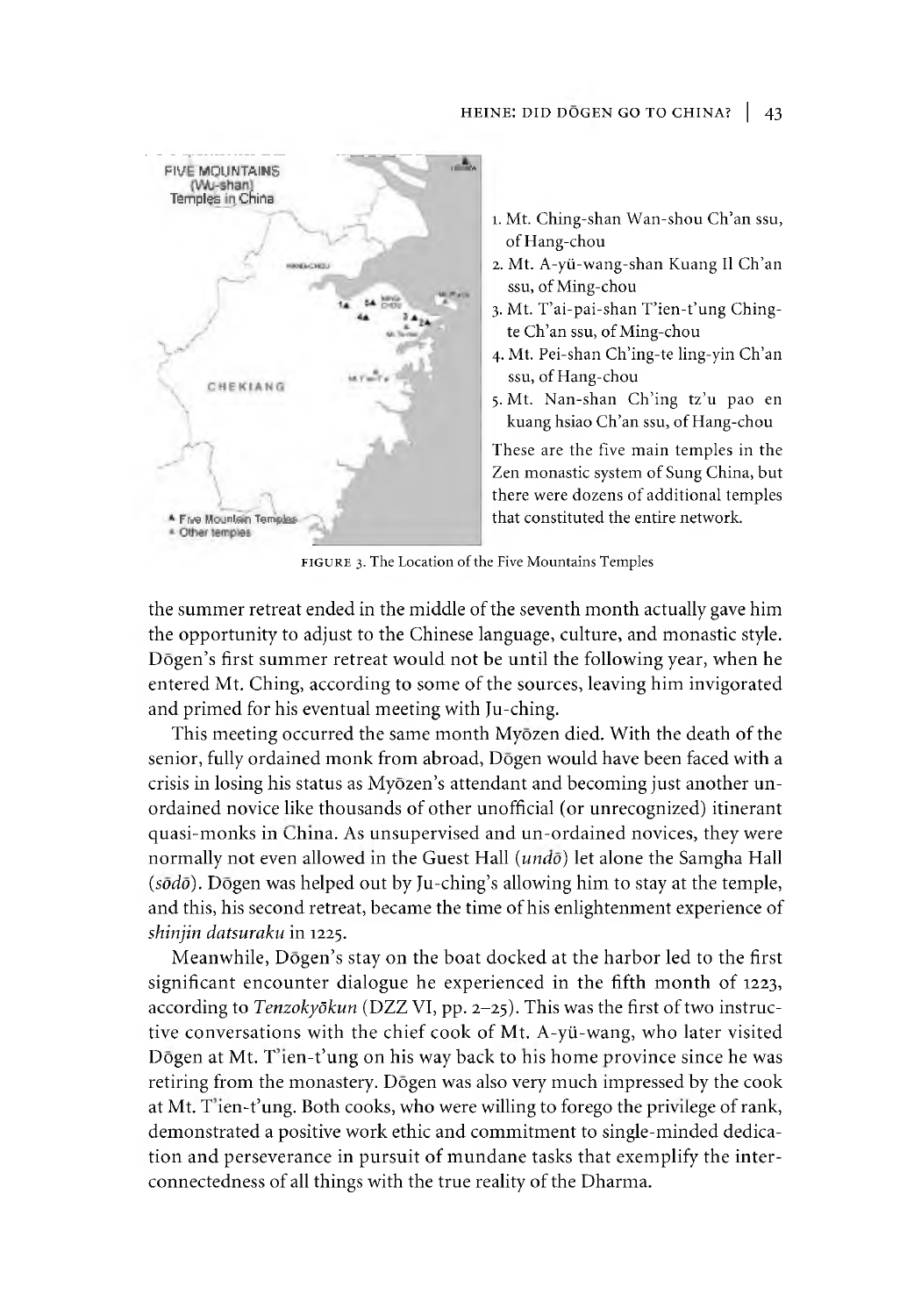# 44 | *Japanese Journal of Religious Studies* 30/1-2 (2003)

It is not clear how or why Dōgen was accepted into Mt. T'ien-t'ung. Perhaps it was due to Myōzen's intercession or to a petition filed by Dōgen, as some sources suggest. Shortly after joining the monastery another procedural issue led to Dogen filing an official challenge to the monastic system in an appeal that, according to the *Kenzeiki*, went all the way up to the imperial level for review (NARA 2001, pp. 47-49). Apparently, once Dōgen's precepts were accepted, he felt dissatisfied that the seniority system practiced in China was based on age rather than on the length of time since the precepts were received, as indicated in the classic monastic rules attributed to Pai-chang. Because of this custom, Dogen was subordinated to novices. He lost the appeal because other Japanese monks visiting China had endured the same treatment. At the same time, Dōgen was also becoming concerned about other kinds of corruption and laxity he witnessed among some of the monks in China.

In addition to the conversations with the cooks, another experience that deeply impressed Dogen was his viewing of five different *shisho* documents representing three branches of the Lin-chi school (the Yang-ch'i and Yün-men branches, in addition to three streams of the Fa-yen branch). The following was recorded in the "Shisho" fascicle Dōgen saw (SBGZ I, pp. 423-35):

- 1. Fa-yen of the Yang-ch'i branch from the *chuan-tsang-chu* monk, with the assistance of the Japanese monk Ryūzen, in fall of 1223 at Mt. T'ien-t'ung
- 2. Yün-men branch from Tsung-yüeh Ch'ang-tao, later to become abbot of Mt. T'ien-t'ung after death of Wu-chi Liao-p'ai, in 1223 [Dōgen remarks that this document "looks different"]
- 3. Shih-kuang, the director of Mt. T'ien-t'ung monastery under Wuchi, shown secretly from Chih-sou, a junior monk who smuggled it out on 1/21 in 1224 [Dogen notes that this is magnificently adorned and written by Te-kuang, Wu-chi's teacher]
- 4. Kuei-shan from Ylian-tzu, successor to Tsung-chien as abbot of Wan-nien monastery at P'ing-t'ien on Mt. T'ien-t'ai, in 1225 [the abbot tells Dogen about his dream of an eminent monk who resembled Fa-chang of Mt. Ta-mei to whom he handed a branch or plum blossoms, and said, "if you meet a true man you should not hesitate to give him this branch"; the document was written on plum silk, and Dogen feels it conveys the "invisible favor" of buddhas and patriarchs]
- 5. Fa-yen branch from Wei-yi Hsi-t'ang of Mt. T'ien-t'ung, formerly head monk of Kuang-fu known for teaching laymen and from the same region as Ju-ching in 1225 [Dōgen notes that it is a "rare privilege" to see this kind of ancient writing]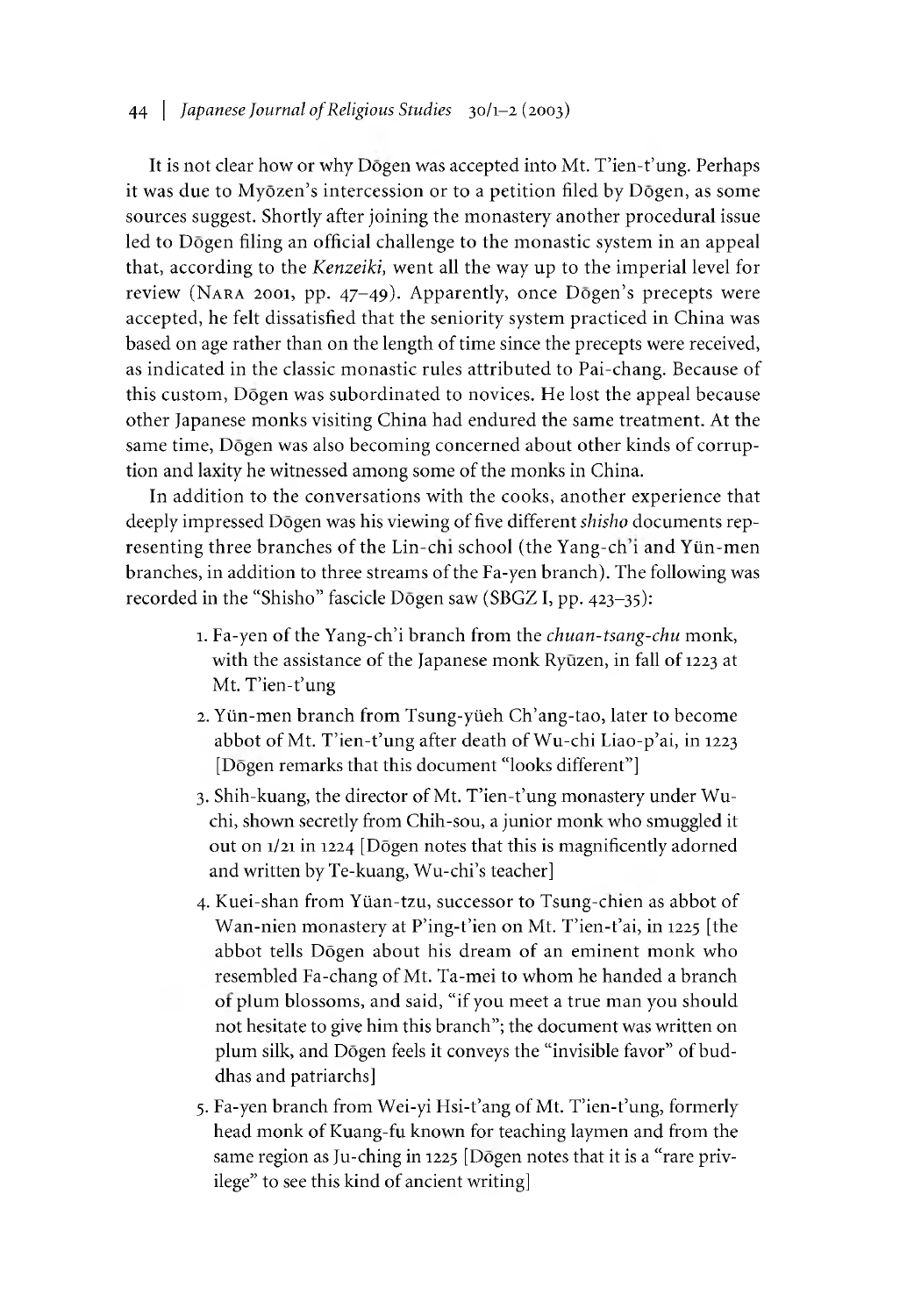#### HEINE: DID DŌGEN GO TO CHINA? | 45

In weighing the historical as well as the religious implications of the fascicle, it is interesting to note that "Shisho," which links Dogen to the Lin-chi school without actually providing him with the necessary credentials (although he had already had a connection through Myōzen), was composed on  $3/27$  in 1241, just around the time that a number of Daruma-shū followers joined Dōgen at Kōshō-ji.<sup>21</sup> This fascicle (edited by Ejō on 2/15 in 1243) was first a written record rather than a sermon. It was subsequently delivered as an oral sermon two times, on 12/12 in 1241 at Kōshō-ji (edited on 10/23 in 1243 at Yoshimine-dera in Echizen) and on 9/24 in 1243 at Yoshimine-dera (no information available on the editing). This shows that discussing lineage became increasingly important as Dogen collected disciples and then entered new territory in Echizen. This is especially important when we consider that two other fascicles focusing on the face-to-face transmission with Ju-ching were from this same transitional period—"Busso" delivered on  $1/13$  in 1241, and "Menju" on  $10/20$  in 1243.

The next part of the traditional account of Dōgen's trip focuses on his *tangaryo* travels and conversations with leading masters and anonymous monks at various locations. The aim of the itinerancy was to visit the places where Eisai had trained and to look for a true teacher since Wu-chi was ailing. The goal of the narrators of the itinerary seems to be to place Dogen in proximity with prominent Ch'an monasteries and figures, particularly at Mt. Ching, and to show how he was left unimpressed with some of the famous abbots, especially Che-weng.

The dialogue with Che-wang did not satisfy Dōgen's need for an authentic teacher but instead became emblematic of his dissatisfaction with China. "According to the *Denkdroku,"* Nara writes, "the first discussion with Cheweng developed as follows":

Che-weng, serving as head monk of Wan-shou monastery, said, "When did you arrive in the land of Sung China?" and Dogen replied, "In the fourth month last year." Che-weng said, "Did you come here following the crowds?" and Dōgen replied, "Well, I came here with my companions; is there something wrong with that? I think this is a good thing." Cheweng said, clapping together the palms of his hands, "You are a young novice who is never at a loss for words." Dogen replied, "Maybe it is so. But what is the matter with that?" Che-weng said, "Let's sit down for a while and drink a cup of tea."

Dogen was disappointed with Che-weng and his experience at the Buddhist temple on Mt. Ching. (NARA 2001, p. 57)

<sup>21.</sup> Following Ejō's arrival at Kōshō-ji m 1234, the next wave of Daruma-shū followers to come to Dōgen appeared in 1241, including Gikai, Gien, Giin, and Gijun, who were all associated with Ekan and the temple at Hajaku-ji in Echizen.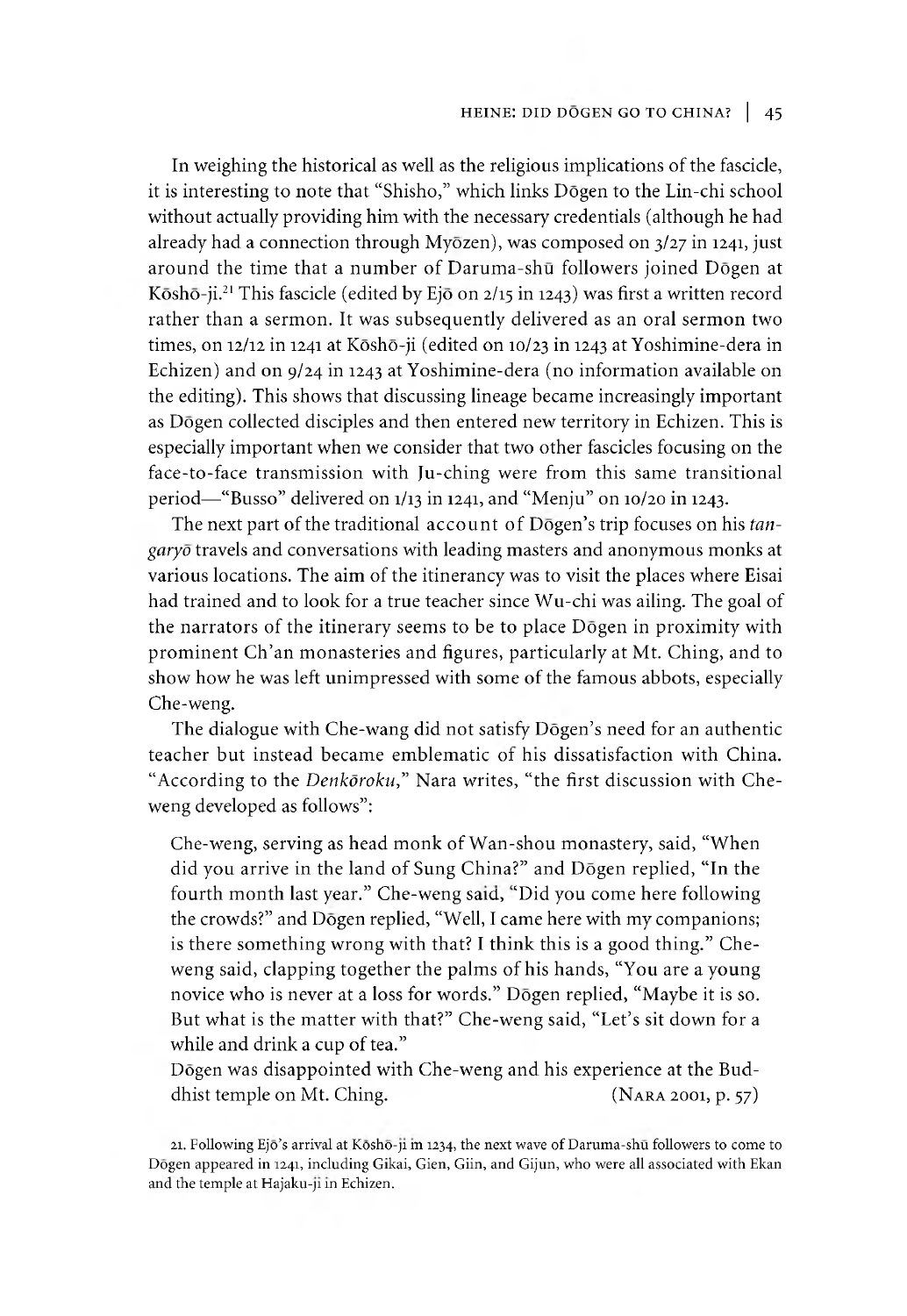Dōgen had another disillusioning meeting with P'an-shan of the Ta-hui lineage whom he met at Hsiao-ts'ui-yen and asked, "What is Buddha?" The master responded, "He is inside the temple," and Dogen said, "If he is inside the temple, can he be in every grain of sand in the river?" The master replied, "He is in every grain of sand in the river." "The matter is settled," concluded Dōgen, meaning that he was disturbed by the lack of a compelling response from the master (NARA 2001, p. 63).

As with the two cooks met shortly after arriving in China, Dōgen was learning the most not from abbots but from anonymous monks who showed a simple, single-minaed determination to pursue the Dharma. In *Shdbdgenzd zuimonki* no.1.4 he tells us that he met a monk from Szechuan in Sung China who came east to the temples of Chekiang with no provisions or possessions (DZZ VII, pp. 54-55). Somebody recommended that he return to his homeland to get properly clothed but he refused due to his determination to stay at the Five Mountains. Dogen comments that this monk is typical of Buddhist trainees in China— unlike the case of Japan—who do not worry about poverty or any other obstacle to their practice.

In no. 3.15 of the same text, Dogen relates the story of another monk from Szechuan who asked why Dōgen was studying recorded sayings and kōan collections (DZZ VII, pp. 90): "What's the use of reading these Zen sayings?" Dōgen responded, "To understand the old masters," and the monk said, "What is the use of that in the long run?" Dogen comments that he stopped reading the Zen sayings and other writings because "you don't need to use a single word [to express the Dharma], and I was able to gain a great awakening to the great matter." In a postscript to *Shdbdgenzd* entitled "Kesa kudoku" 裝裟功徳 Dogen notes that he was also impressed when he met two Koreans, Chi Hyun and Kyung Oon, "who had come to Ching-yüan in 1224, not as monks but scholars from a[nother] small, out-of-the-way country" (SBGZ, in DZZ II, pp.  $330-31$ ).

According to the traditional account, Dogen was so discouraged by the lack of wisdom in the famous masters— although he was impressed by the integrity of some but by no means all of the rank-and-nle— that he was contemplating returning to Japan in 1224. As Nara explains, during his itinerancy Dogen thought to himself, "No one in China and Japan is my equal." Then a remarkable event happened when he was at Mt. Ching with a monk who was standing at the Arhat Hall, or who was himself the incarnation of an Indian arhat, according to Keizan's presentation. Nara writes:

According to the *Tokokuki* 洞谷記 (from the selected writings by Keizan 瑩山), at one time Dōgen met an old man in front of the hall of the arhats on Mt. Ching. He was called Rōshin 老璡 [Japanese pronunciation]. The "shin" (from Roshin) means jewel. It was a name that makes us somehow imagine a pilgrim coming from India or the lands to the west of China.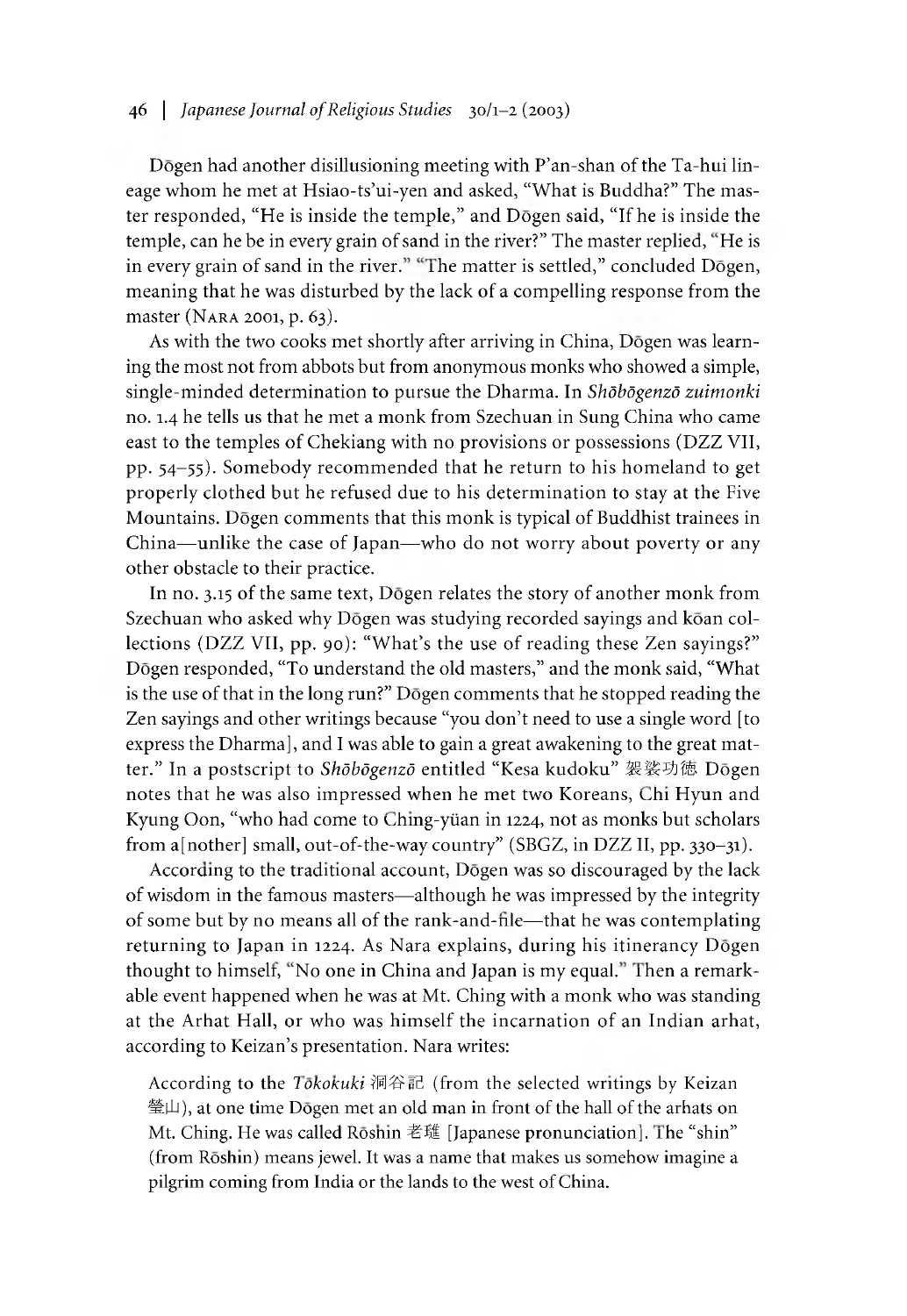#### HEINE: DID DŌGEN GO TO CHINA? | 47

They started to have a lively chat. Dogen explained that, although he had gone all the way to Mt. Ching, he felt sad that he had not found someone in whom he could place all his confidence as a teacher. Roshin said, "In the country of the great Sung dynasty the only one who possesses true insight for teaching the Dharma is Ju-ching. If you go see him, that will be a great opportunity for your training in Buddhism." That is the way the conversation is recorded in the *Denkdroku.*

Yet, Dogen was doubtful. He didn't feel like going off to visit Ching-tz'ü temple where Ju-ching was then residing as abbot, which was some distance away from Mt. Ching. The *Denkdroku* states, "More than a year passed before he had the time to study with the master."

Then, Dōgen decided to return to Mt. T'ien-t'ung, and he would begin summer retreat there for the first time. He immediately left Mt. Ching.

 $(NARA 2001, p. 59)$ 

At this point in the traditional account, the controversial issues involving dating and itinerary make it difficult to pin down exactly where and when Dōgen was traveling, especially as the narrative begins to involve more out-ofthe-ordinary experiences following on the arhat episode. The occurrence of three dreams guided Dogen to find the ultimate teacher, Ju-ching. The first dream was told by Ylian-tzu at Mt. Ta-mei, and was kept secret until it was finally disclosed by Dogen in *Shdbdgenzd* "Shisho in 1241. According to this account, Dogen had an overnight stay at Hu-sheng monastery on Mt. Ta-mei on his way back to Mt. T'ien-t'ung from Mt. T'ien-t'ai. A key question is, how did Dogen get from Mt. Ching, where he met the arhat, to Mt. T'ien-t'ai? Was it by land or by sea, and when did this happen, since the sea route theory would then require two trips to Mt. Ching? In some accounts, the old monk at the Arhat Hall recommends Ju-ching after Dōgen has learned of Wu-chi's death in late summer or fall of 1224, although at that time Dōgen would not have realized that Ju-ching was soon to be appointed abbot of Mt. T'ien-t'ung.<sup>22</sup>

In any case, the Mt. Ta-mei patriarch handed Dōgen a branch of plum blossoms because he had a dream in which a master he supposed to be the disciple of Ma-tsu, who founded the monastery, told him to give a plum tree twig to an authentic seeker who would come by boat to study in China. That night, Dōgen reports, he also had a mystical dream in which the original Mt. Ta-mei patriarch handed him a branch of blooming blossoms that were more than a foot in diameter as reflected in the patriarch's mirror, which is "the most reliable of instruments," and Dogen takes this to be the flowers of the *udambara (udonge*

<sup>22.</sup> It is interesting to note the significance of deaths surrounding key experiences in Dōgen's life, including his father in 1202 (when he was 2), mother in 1207 (he was 7), Eisai in 1216 (a year after their supposed meeting), Kõin in 1216 (shortly after their meeting), uncle Ryōkan in 1217, Wu-chi in 1224, Myōzen in 1225, Che-weng in 1225, Jien in 1225, and Ju-ching in 1227 (or 1228).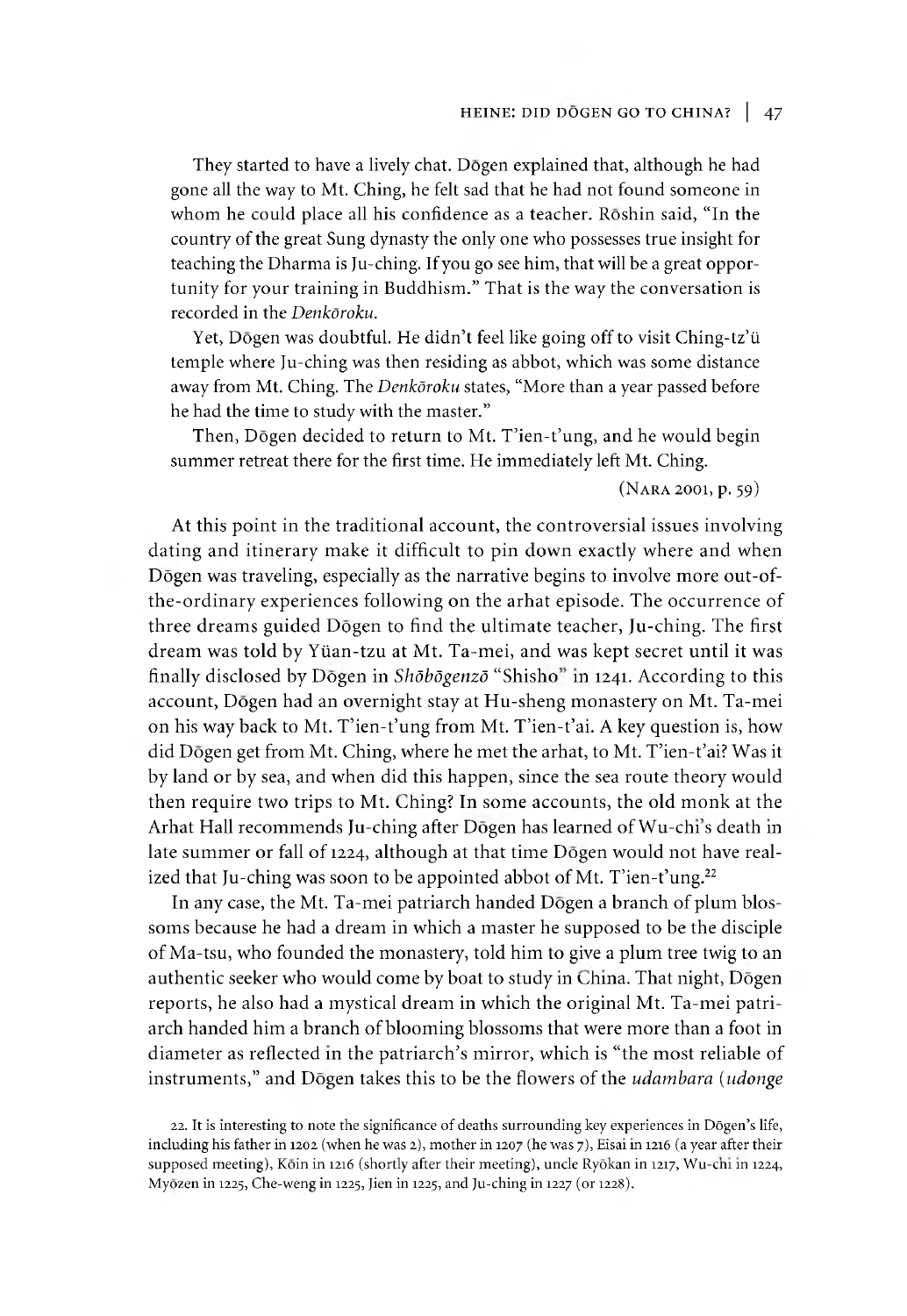優曇華) (SBGZ, in DZZ I, p. 433).<sup>23</sup> The third dream occurred, Dōgen learned, when the night before his arrival back to Mt. T'ien-t'ung, where Ju-ching had been installed as abbot for just about a month in the fourth month of 1225, the Chinese master dreamt that Tung-shan appeared in the form of a reincarnation (NARA 2001, p. 65).

Another episode with supernatural implications is Dogen's account in the SBGZ "Busshō" fascicle of a vision of the round full moon at Mt. A-yü-wang temple while looking at portraits of the thirty-three patriarchs. This section of the fascicle follows a lengthy philosophical discussion of an anecdote in the *Cnmg-te ch'uan-teng lu* 景徳伝燈録 vol.1,in which Nagarjuna is manifested as the moon. Dōgen says that "in former days, while traveling as a cloud," he went to Mt. A-yü-wang in the first year of his journey to China but when he saw the paintings he did not understand the meaning (SBGZ I, pp.  $31-33$ ). Then he returned to this site about two years later, during the summer retreat of 1225, apparently a short time after his enlightenment experience under Ju-ching. This time he alone among the monks understood the vision, whereas the others either took it too literally or did not see it at all. Dogen sensed the deficiency of the others, for whom there is "no nostrils in their complexion" and "no sword in their laughter." This episode marks the moment in the traditional account of when Dōgen becomes clear and confident of his spiritual authority and superiority.

#### *Face-to-Face Transmission?*

In light of questions about the historicality of the trip to China, the main argument in support of the journey seems to be Dōgen's own significant literary production that clearly owes so much to the records of his Chinese mentor and predecessors, along with Sung Ch'an textual materials. Dōgen's main works beginning with the *Mana Shōbōgenzō* 真字正法眼蔵 collection of 300 kōan cases and including the *Shdbdgenzd* and *Eihei koroku*— comment extensively on hundreds or koan collections and texts of recorded sayings, including citations or allusions to passages that are quite obscure. In examining the full extent of his writings, there is an overwhelming question: Would all these texts have been available in Japan, so that Dogen could have comprehensively studied and absorbed them at Mt. Hiei or Kennin-ji without having taken the trip to China?<sup>24</sup>

23. Plum blossom imagery is especially important in SBGZ "Baika" and throughout the *Eihei koroku;* see also SBGZ "Udonge."

24. In both the *Hokyoki* and *Shdbogenzd zuimonki,* Dogen mentions the influence of four collections of the transmission of the lamp, namely, the *Ching-te ch'uan-teng lu,* the *T'ien-sheng kuang-teng lu,* the *Chien-chung ching-kuo hsu-teng lu,* and the *Cnia-t'ai p u-teng lu.* He does not, however, mention the *Tsung-men t'ung-yao chi* or the *Tsung-men lien-teng hui-yao*, although Ishii argues for the importance of these texts, especially the former (1988). SBGZ "Kokyō" is an example of a fascicle that cites numerous koan cases beyond what is found in the main transmission of the lamp records.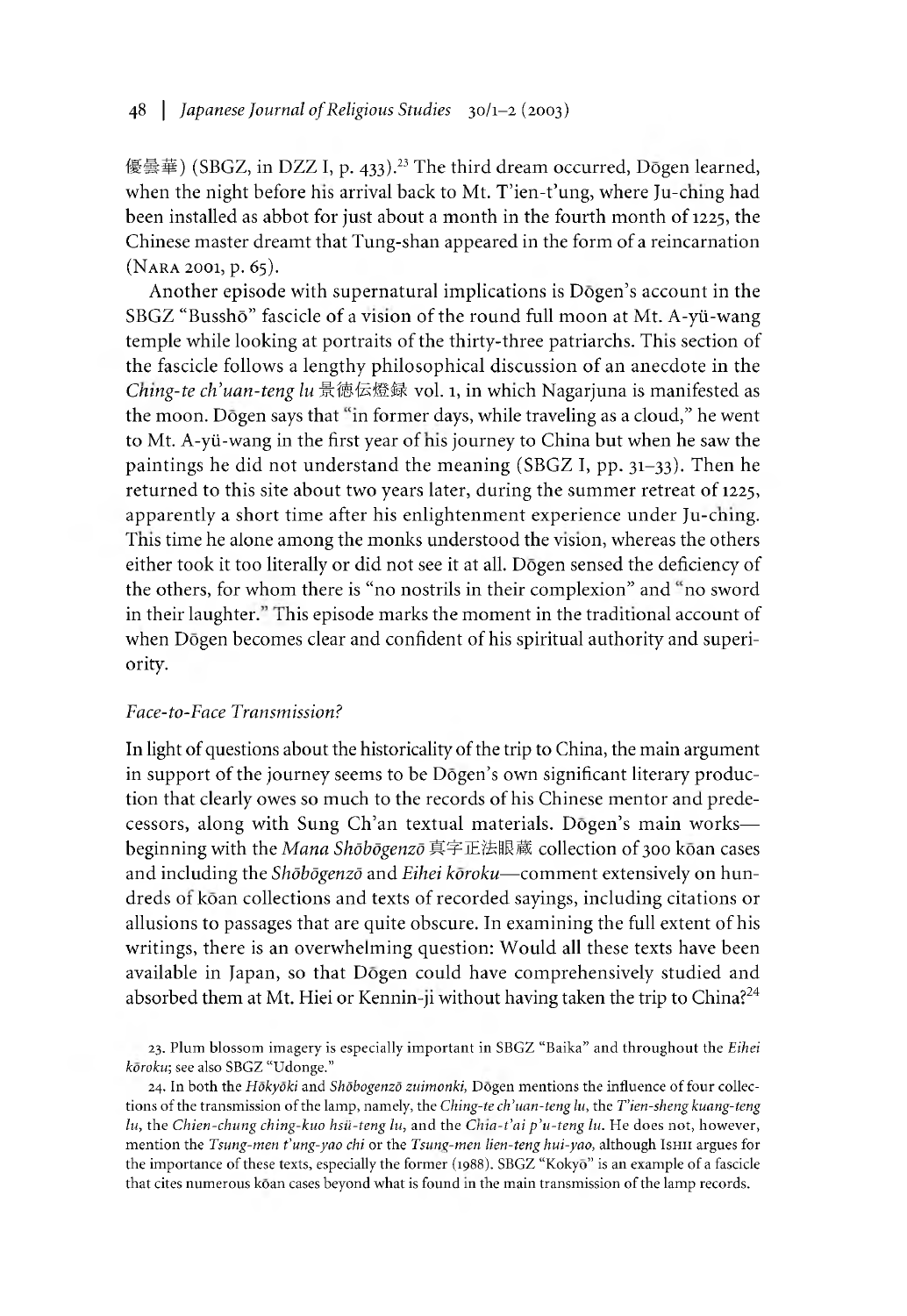However, the main issue in evaluating the trip from the standpoint of religious conviction based on lineal genealogy is not a matter of considering literary influences or doctrinal tendencies, but of reflecting on Dōgen's relation to Ju-ching and the credibility of the claim of direct, face-to-face transmission "with my late teacher, the old master." Dogen, whose experience of *shinjin datsuraku* was never recorded in his writings but appears in later biographies, praises Ju-ching as the one exception to the general mediocrity and disappointment he found in China and as the kind of leader who only appears "once in a thousand years," according to *Eihei koroku* no 2.128 (DZZ III, p. 72). Furthermore, Dogen argues that the transmission received from his mentor "resolved the one great matter," according to SBGZ "Bendōwa" (DZZ II, p. 461), and "is only present in our Tung-shan house; others have not experienced it even in a dream" as in SBGZ "Menju" (SBGZ II, p. 55); see also SBGZ "Butsudō" 仏道  $(SBGZ I, pp. 471-88).$ 

Did Dogen experience something truly unique and special with ju-ching that led him to negate other lineages, or did he exaggerate the importance of this relation? Or is it even possible that the role of Ju-ching was invented, if not by Dōgen alone then by subsequent sectarian leaders who controlled the editing of the works of both Dogen and Ju-chmg? While the full implications of the latter point are beyond the scope of this article we can reflect on some key questions. On the one hand, if his connection with Ju-ching was so special, why did Dogen not discuss it, with a couple of prominent exceptions, until the transitional years of the early 1240s? On the other hand, if he were engaged in inventing his lineal tradition in China for sectarian purposes in Japan, why would he pick out of the bunch Ju-ching, who from all other indications was not so highly regarded? One possibility is that Dōgen did have a significant experience with Ju-ching, but then came to focus on this encounter as being exclusive to his school for sectarian reasons at a critical turning point relatively late in his career.

Much of what is known about Ju-ching (1163-1227) is from Japanese sources, including *Shōbōgenzō* "Gyōji" 行持 (part 2) and Keizan's *Denkōroku*, in addition to the *Ju-ching yii-lu.* He was a patriarch in the Chih-hsieh line of the 1 s ao-tung school that Dogen transmitted to Japan. The other main Ts ao-tung lineage, the Hung-chih line, was subsequently transmitted to Japan by Tōmyō E'nichi. Ju-chmg was born in 1163 in Ylieh-chou in Chekiang, and first practiced in 1181, according to "Gyōji" (part 2), under the lineage of the prominent twelfth-century reviver of the Ts'ao-tung school, Fu-yung Tao-k'ai; and then he trained under Sung-yüan Ch'ung-yüeh and Wu-yung Ching-ch'üan, a disciple of Lin-chi school leader Ta-hui who Dōgen severely criticized in SBGZ "Shohō jissō" 諸法実相. Ju-ching was enlightened in 1184 under Hsüeh-tou of the Ts'aotung school, and was a monk at Mt. Ching in 1193 under a Lin-chi lineage abbot. After that he became abbot at several Five Mountains temples, although like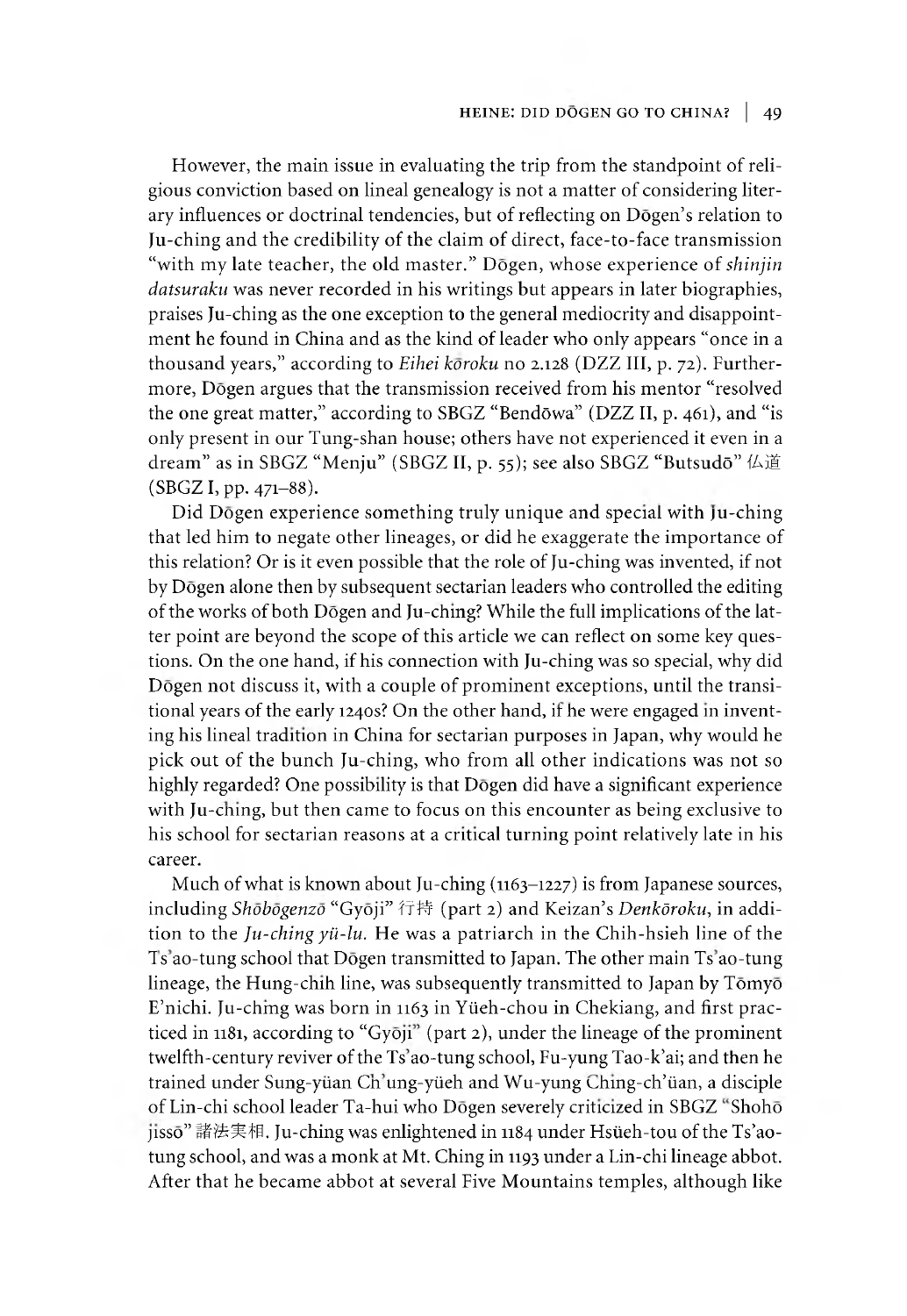Fu-yung Tao-k ai he was said to have turned down the purple robe granted by imperial decree.

Ju-ching was abbot at Ch'ing-liang in Chin-ling in 1210, at Jui-yen in T'aichou in the fall of 1215, at Ching-tz'ü in Lin-an in Hang-chou in the spring of 1216 (which he left in the fall of 1220), at Jui-yen again in the spring of 1222 for a short residency, at Ching-tz'ü again in the winter of 1223 for a nine-month stay, and finally at Mt. T'ien-t'ung Ching-te szu in the fall of 1224. Ju-ching retired from the abbacy in the spring of 1227, but there is a controversy about whether he died on 7/17 in 1227 or 1228 and, if the former, whether Dogen departed China just before or a couple of months after his mentor's demise.

In any case, if Dogen had a life-altering experience with Ju-ching in 1225, we might expect that he would have given great emphasis to this upon his return to Japan. The assumption that *Hokyoki* was written at the time of the return would reinforce a view that Dōgen highly valued Ju-ching all along. However, as indicated, the main theory accepted today is that this text was actually written near the end of Dōgen's life. One of the main points is that the ideology expressed in this text, which is attributed to Ju-ching through the question-answer discussion format, is well attuned with the approach Dōgen espouses in other latecareer texts written in the last five or so years of his life in the late 1240s or early 1250s. For example, the *Hokyoki* emphasizes the doctrine of causality *(inga* 因果) and a refutation of the unity of the three teachings (of Buddhism, Confucianism, and Taoism, *sankyō itchi*) that is in accord with the teachings of the 12fascicle *Shdbdgenzd* and the volumes of the *Eihei koroku* produced during the same late period. This emphasis stands in contrast to the teachings evident in the  $Ju$ -ching  $y\ddot{u}$ -lu. A larger issue is that while Dōgen's portrayal of Ju-ching is consistent throughout his writings, there are numerous inconsistencies between Dōgen's presentation of Ju-ching and what is known about Ju-ching's approach from his recorded sayings.

Before 1242, when Dōgen supposedly received a copy of the *Ju-ching yü-lu*, there were two main examples of references to his mentor. The first is a rewriting of Ju-ching's "windbell" poem that is cited in *Hōkyōki* as a "supremely excellent teaching unlike anything found" in other Ch'an writings. Dōgen also cites the verse in "Makahannyaharamitsu" that was first delivered in 1233 and edited in 1242, and he again cites and rewrites it in *Eihei koroku* no. 9.58 in 1236 (DZZ IV, p. 220; HEINE 1997, p. 141).<sup>25</sup> Ju-ching's original verse reads:

> The bell looks ike a mouth, gaping, Indifferent to the wind blowing in the four directions; If you ask it about the meaning of wisdom, It only answers with a jingling, tinkling sound.

25. The Ju-ching verse was later mentioned in SBGZ "KokG" in 1245 and also alluded to in the "Immo" fascicle of 1242.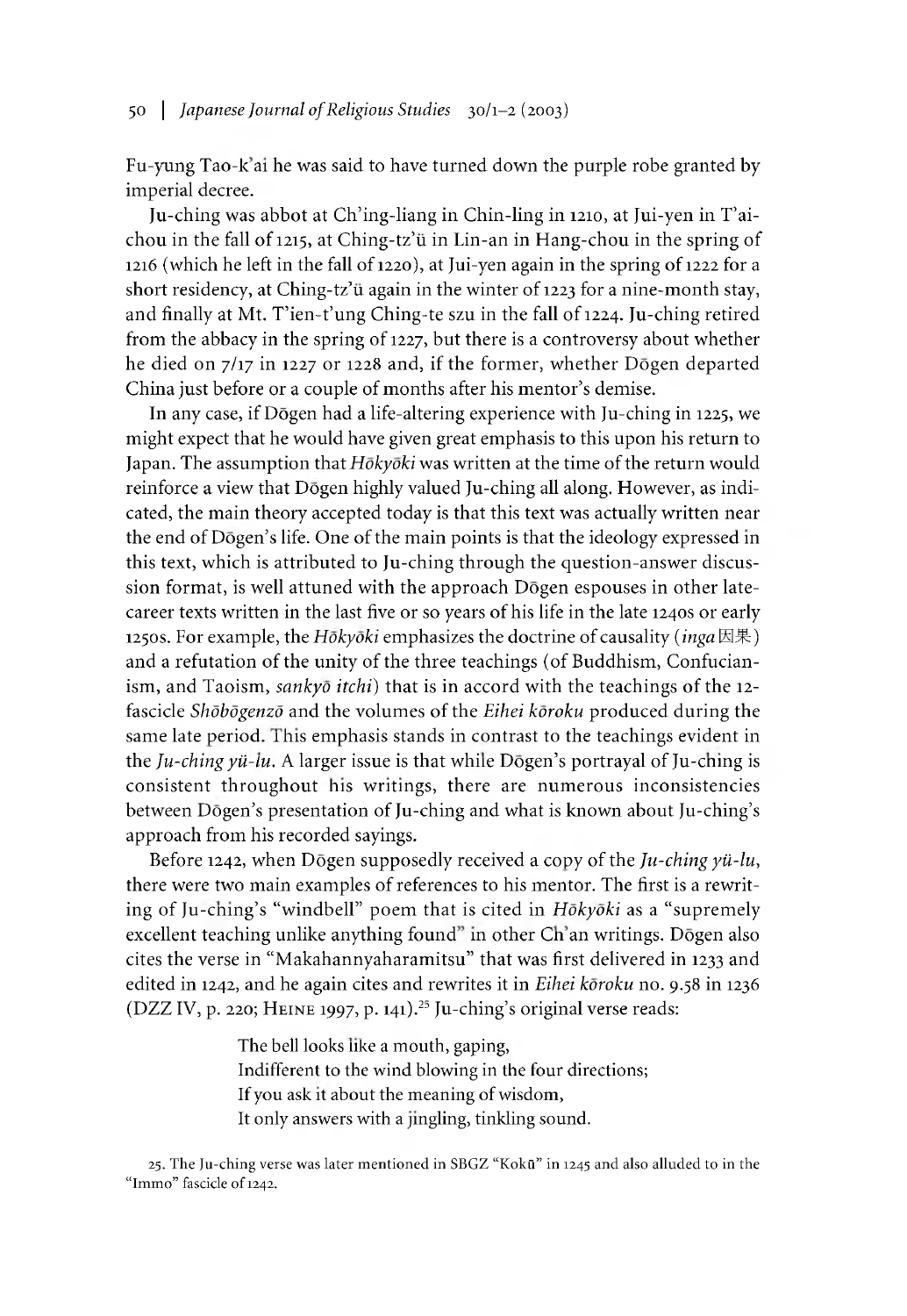Dōgen's rewriting provides more rhetorical flourish with an emphasis on the continual ringing of the bell and the elimination of any trace of duality between instrument and sound:

> The bell is a voice articulating emptiness, Playing host to the wind blowing in the four directions, Expressing in its own elegantly crafted language The tintinnabulation: the ringing of the ringing.

The other prominent example of pre-1242 writings on Ju-ching is a series of references in the *Shobogenzo zuimonki* collected from 1236-1238 that emphasize Ju-ching's commitment to ongoing, persistent zazen meditation practice. In no. 2.16 Dogen says, "While staying in China in the assembly under Ju-ching we had lengthy discussions during which I came to know of his life and teachings, but I realized the truth by practicing zazen day and night with a real Zen teacher" (DZZ VII, p. 74). In no. 2.9 he says that Ju-ching would strike the monks with his slipper to keep them from dozing off during zazen and scold them (DZZ VII, p. 69-70). They were grateful for the reprimand; and then he lectured them about removing delusions and when he finished his lecture the monks all wept. Also, no. 3.30 in *Shdbdgenzd zuimonki* states that Ju-ching practiced zazen until about eleven o'clock at night, and then got up at two-thirty or three, and started in again (DZZ VII, p. 99). In this lengthy passage,  $\overline{\text{Dogen}}$ praises Ju-ching for not being easygoing with regard to zazen, and for shaming monks and striking them or striking a bell or summoning an attendant to stir and awaken them. Also, during a candlelight lecture before the whole assembly, an attendant asked if exhausted monks could sleep and Ju-ching replied, "Absolutely not!"

Dōgen notes receiving Ju-ching's recorded sayings in *Eihei kōroku* no. 1.105 on 8/6 in 1242 (DZZ III, p. 69),<sup>26</sup> although the first indication of renewed interest was in SBGZ "Gyōji" (part 2), which was written several months before this and contains four citations of Ju-ching (DZZ I, pp. 196-202). This indicates that a main factor may have been the arrival at Kōshō-ji of the erstwhile Darumashu followers. But it seems clear that the most important factor contributing to the appropriation of Ju-ching was Dōgen's move to Echizen, which is when he began citing Ju-ching extensively and in some cases exclusively. The list on the following page shows that in addition to SBGZ "Gyōji" (part 2) all the *Shōbō*-

*26.* Senne, the compiler of this volume of the *Eihei koroku,* notes that, "Many words were not recorded." Presumably, Dogen spoke more, but Senne only wrote down what is included here. This sermon is also notable for Dōgen's emphasis on the role of language in relation to silence in communicating the Dharma. He mentions Tan-hsia (Hung-chih's teacher), who once reported that Te-shan said, "There are no words and phrases (goku) in my school..." but Tan-hsia said, "In my school, there are words and phrases...." Dogen adds, "I would not have spoken like this. Great assembly, do you want to hear what I have to say? In my school *there are only words and phrases (yui-goku)* [emphasis added]...."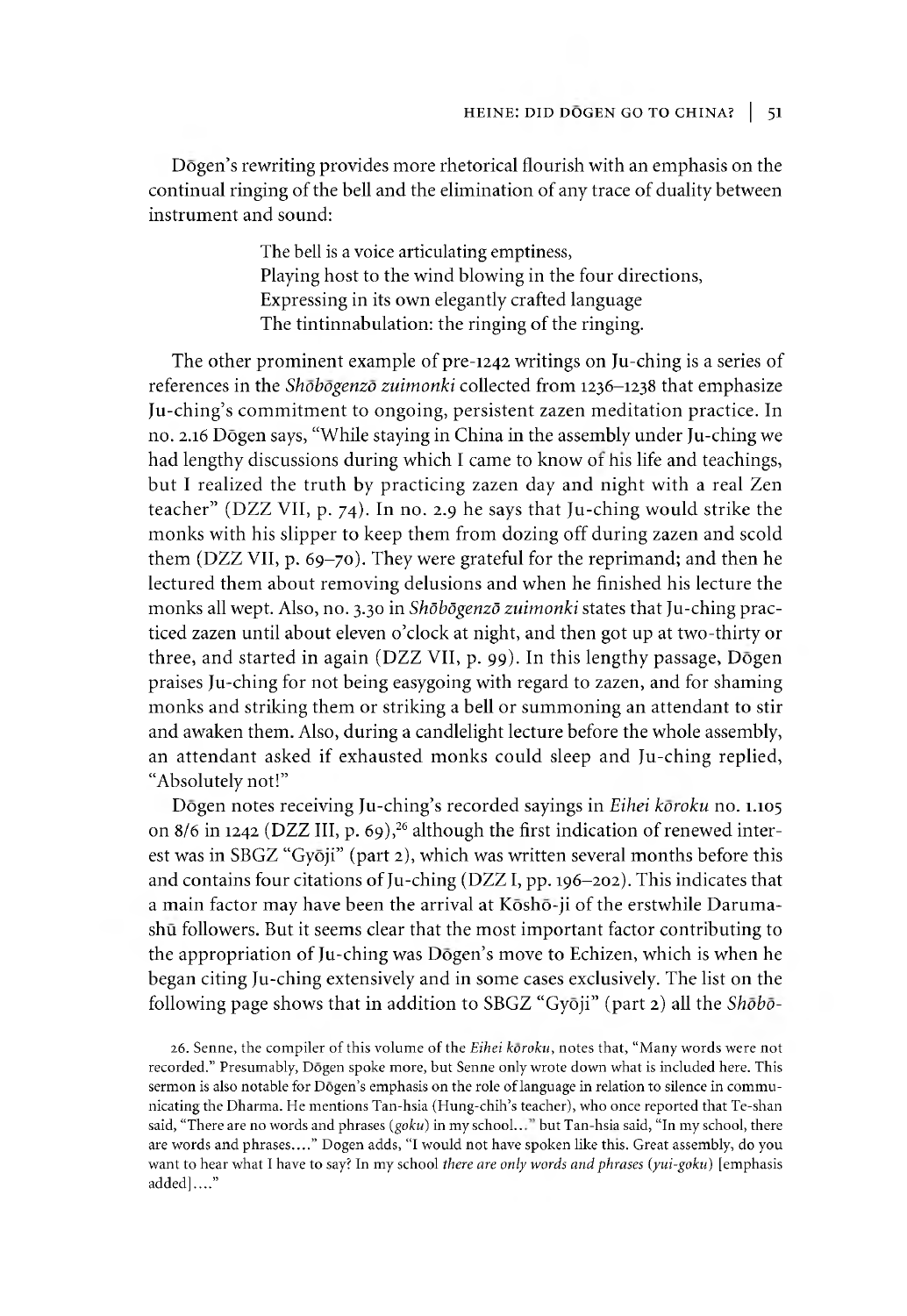# 52 | *Japanese Journal of Religious Studies* 30/1-2 (2003)

*genzo* fascicles containing multiple citations of Ju-ching stem from this period (the asterisk indicates that the passages are not found in the *Ju-ching yii-lu).*

Of the compositions from the critical transitional period focusing on Juching, three fascicles consist almost entirely of commentary on the mentor's teaching, with a strong emphasis on lyrical imagery as a symbol for enlightenment in SBGZ "Baika" and "Ganzei." The fascicles in which Dōgen cites passages that are not found in the *Ju-ching yii-lu* deal to a large extent with a sectarian agenda of criticizing the Ta-hui lineage in SBGZ "Shohō jissō" and the other branches of Zen in SBGZ "Butsudō" and SBGZ "Bukkyō" (Buddhist Sutras). In these passages, which Dogen may have misquoted or invented, Juching sounds considerably more partisan and combative in tone than in passages that can be traced back to the *Ju-ching yii-lu.27*

The main image of Ju-ching that emerges in the writings of this period is a deliverer of dynamic, often spontaneous sermons, or as a master who breaks out of the mold of the formal monastic setting. He gave lectures not only in the Dharma Hall at a fixed hour but at any time of day or night when the inspiration struck. Shōbōgenzō "Shohō jissō" was presented by Dōgen in 1243 after eighteen years had swiftly passed" since the original occurrence in the fourth watch of the night in the third month of 1226 (SBGZ I, pp. 457-70). At that time, Ju-ching gave a midnight sermon in the abbot's quarters, and the drum was beating with signs hung around the temple announcing the occasion. Monks were burning incense and waiting anxiously to hear, "You may enter [the abbot's room]." Dōgen says that this was a unique method of intense, personal training not practiced in other districts.

Dogen's detailed description of the layout of the interior of the temple, of how he climbed the stairway between chambers, and where the monks were congregating in relation to the private quarters of Ju-ching known as the Miaokai-t'ai is interesting because this varies from what was known about the typical Five Mountains temples. Tokugawa era Sōtō monks apparently were concerned and questioned his description, assuming it was a later, ofr-base invention, but modern investigation tends to confirm that it was accurate, thereby lending credence to Dōgen's first-hand knowledge of the Chinese monastery.

In *Eihei koroku* no. 2.128, which was presented in 1244 as an evening sermon that resonates with what is said about Ju-ching,  $D\bar{\sigma}$ gen describes the excitement that was so unusual and unique in his teacher's approach:

Regardless of what the regulations in monastic rules manuals actually prescribed, at midnight, during the early evenings or at any time after the noonday meal, and generally without regard to the time, Ju-ching convened a talk. He either had someone beat the drum for entering the abbot's quarters *(nyushitsu)*

27. For example, in SBGZ "Butsudō" Ju-ching says, "In recent years the truth of the patriarchs has degenerated into bands of demons and animals" (DZZ I, p. 481).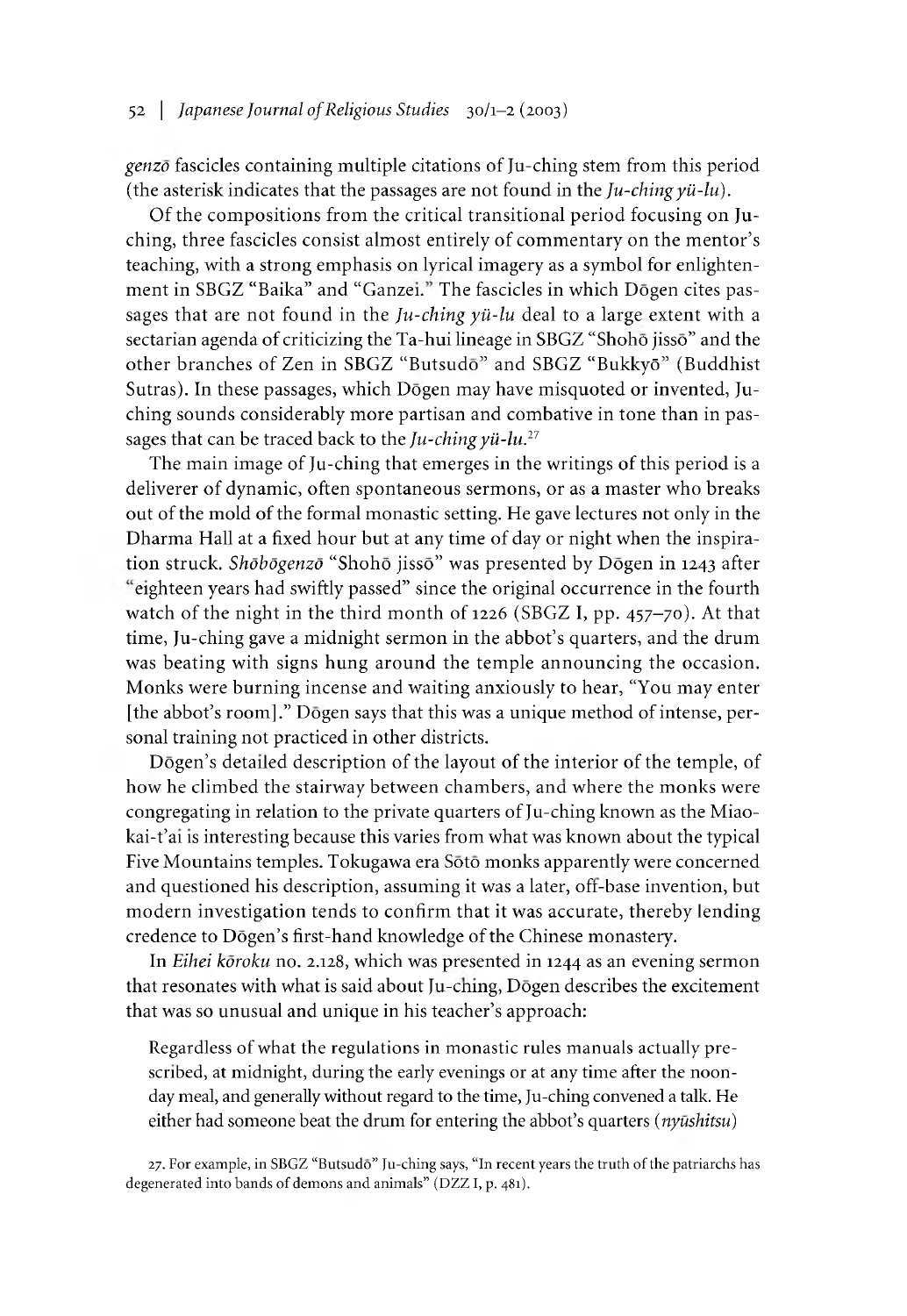# HEINE: DID DŌGEN GO TO CHINA? | 53

| Date       | Fascicle    | Place          | Citations    |
|------------|-------------|----------------|--------------|
| 1243/9/16  | Butsudō     | Kippō-ji       | 2            |
| 1243/9     | Bukkyō      | Kippō-ji       | $2^*$        |
| 1243/9     | Shohō jissō | Kippō-ji       | $2^*$        |
| 1243/11/6  | Baika       | Kippō-ji       | 8            |
| 1243/12/17 | Ganzei      | Yamashibu-dera | 7            |
| 1243/12/17 | Kajō        | Yamashibu-dera | 5            |
| 1244/2/12  | Udonge      | Kippō-ji       | $\mathbf{2}$ |

to give an open talk *(fusetsu)* or he had someone beat the drum for small meetings *(shōsan)* and then for entering the abbot's quarters. Or sometimes he himself hit the wooden clapper in the Monks Hall three times and gave an open talk in the Illuminated Hall. After the open talk the monks entered the abbot's quarters. At other times he hit the wooden block hanging in front of the head monk's quarters and gave an open talk in that room. Again, following the open talk the monks entered the abbot's quarters. These were extraordinary, truly exceptional experiences! As a disciple of Ju-ching, I am also conducting evening meetings that are taking place for the very first time in our country. (DZZ III, p. 72)

Perhaps the emphasis Dōgen put on the extraordinary sermon style of Ju-ching was but a device to conceal an awareness that Ju-ching's sermons were not so remarkable in terms of the content or substance of what he said.

NAKASEKO Shodo (1997) suggests that by analyzing differences in the teachings of master and disciple we see contradictions in Dōgen's appropriation of Ju-ching. According to Nakaseko, there are two sets of doctrines— one is how Ju-ching is portrayed in Dōgen's writings, and the other is how he is expressed in the *Ju-ching yii-lu* (assuming its authenticity). As seen in the works of Dogen, Ju-ching was a strict advocate of intensive zazen training, which was the only

28. For other comments on the role of giving sermons and related topics in introducing Zen monasticism to Japan, see in addition to *Eihei Koroku* no. 2.128 on the first evening discourse *(bansan)* in Japan the following: no 2.138 on Dōgen's being the first to transmit the role of the chief cook *(tenzo)* to Japan; no. 3.244 in which Dogen says, "I am expounding Zen discourse all over the country"; no. 4.319 on dedicating the Monks Hall on Mt. Kichijo in Echizen; no. 5.358 on Japanese monks "listening to the name of *jodo* 上堂 sermons for the first time since I transmitted it"; no. 5.378 about Dōgen's delivery of sermons being "the most extraordinary thing"; no. 5.406 on ceremonies in Japan to celebrate the birth of Sakyamuni Buddha, in which Dōgen says, "I, Eihei, imported [this ritual] twenty years ago and held it. It must be transmitted in the future."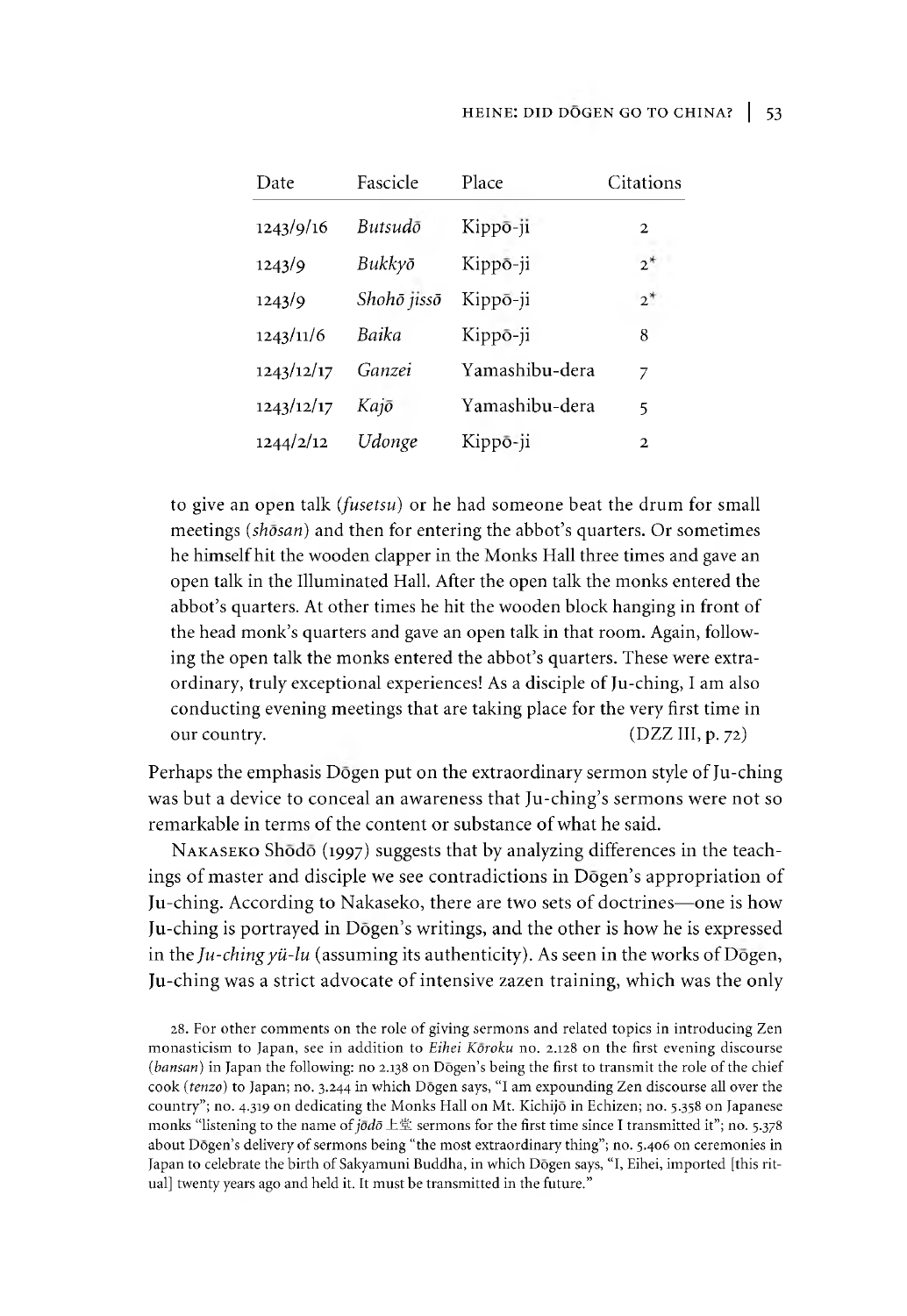form of religious practice he consistently followed since he began his training at the age of nineteen, according to SBGZ "Gyōji" (part 2). Ju-ching was also portrayed as a severe critic of reliance on koans as well as the corrupt lifestyle of many of his contemporary monks.

In addition, according to Dogen, Ju-ching criticized a variety of doctrines that found currency in Chinese Ch'an. The objects of his criticism include a variety of factors:

- 1. the unity of the three teachings (according to SBGZ "Shohō jissō")
- 2. the *kikan* 機関 or developmental, intellectual approach in the notions of the three phrases of Yiin-men
- 3. the four relations of Lin-chi, the five ranks of Tung-shan, and numerous other doctrinal formulas (SBGZ "Butsud6" and "Bukky6" [Buddhist Sutras])
- 4. the sectarian divisiveness of the five houses of Ch'an that defeats the unity of all forms of Buddhism  $(SBGZ "Butsudō")$
- 5. the autonomy of the Zen sect *(Hokyoki)*
- 6. a view that advocates the separation of Ch'an from the sutras *(Hokyoki)*
- 7. the "naturalist fallacy" that affirms reality without transforming it *(Hokyoki),* and
- 8. the tendency in some forms of Ch'an thought toward the negation of causality and karmic retribution *(HoKyoki).*

Furthermore, Dōgen puts a strong emphasis on lyrical poetic imagery as the key to Ju-ching's approach in the citations in SBGZ "Baika" and SBGZ "Ganzei," which were written while Dōgen stayed in temporary mountain hermitages, such as plum blossoms blooming amid the late winter snow as representing the emergence of enlightenment within the world of samsara.

As Nakaseko points out, much of this stands in contradiction with the thought that is seen in the *Ju-ching yü-lu*, which is for the most part a conventional recorded-sayings text reflecting the doctrines and literary styles of the period (NAKASEKO 1997, pp. 206-9; KAGAMISHIMA 1983). In this text, there is not so much emphasis on zazen or the rejection of kōans, or criticism of a laxity in the lifestyle of monks. Furthermore, Ju-ching did not dismiss Confucius or indicate that the other teachings were inferior to the Buddha Dharma, and he did not express concern with the five houses, or the autonomy of Ch'an, or the view that separates Ch'an from the sutras. He did not criticize the *kikan* formulas or the naturalist heresy. Nor did he stress causality or emphasize lyrical imagery in a way that varies from what was typical for Sung Ch'an masters appealing to an audience of literati.

Dogen's view of Ju-ching is complicated by an approach found in several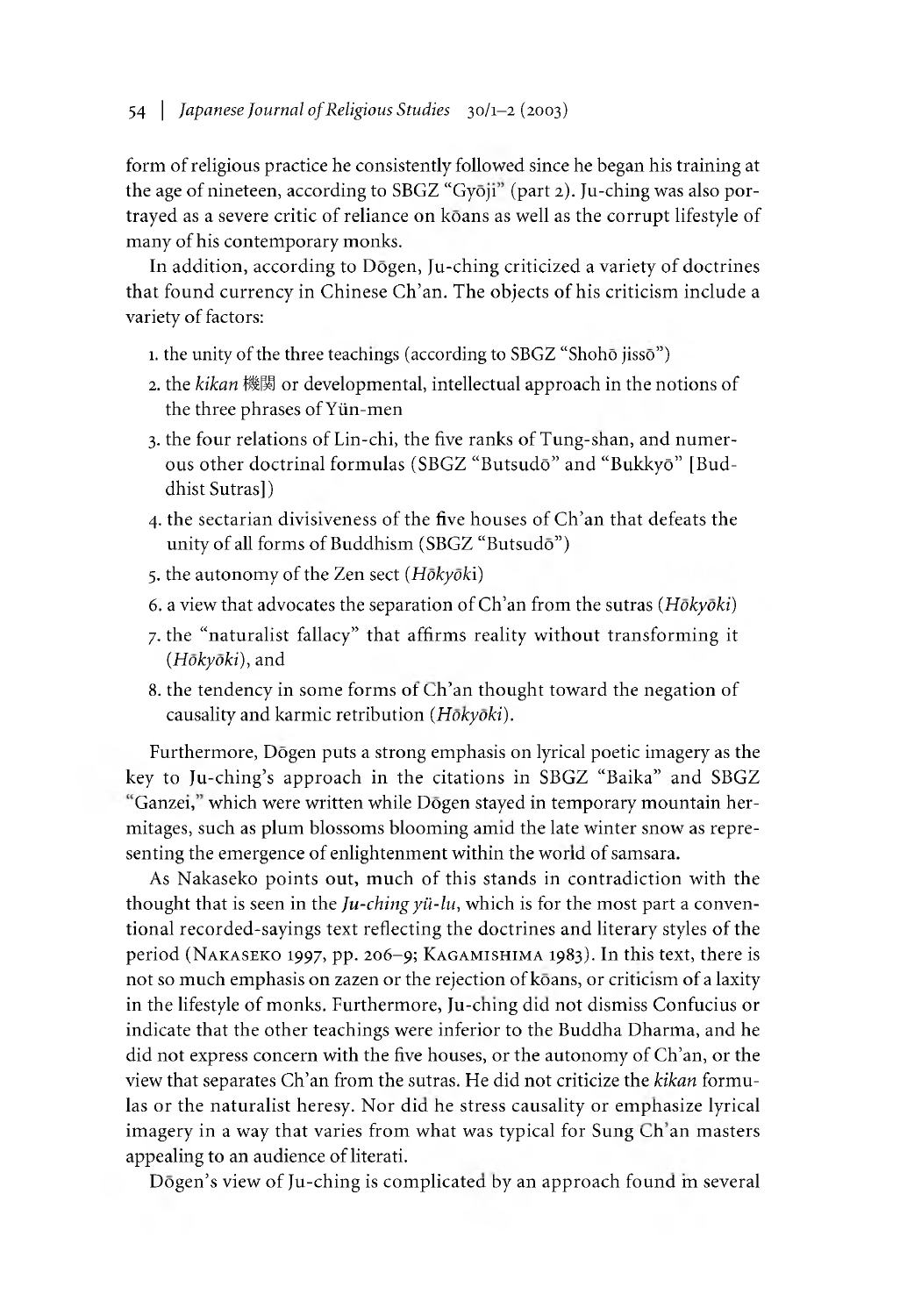*Eihei koroku* fascicles from this period, in which he shows an independent, irreverent attitude. Throughout the text he criticizes and rewrites the words of his Chinese Ch'an predecessors, including Hung-chih, whose work is cited most frequently.<sup>29</sup> Even his mentor is not immune to this treatment, as seen in *Eihei kōroku* no. 3.194 (DZZ III, p. 132):

[Dōgen] said, "I remember, a monk asked an ancient master, 'Is there Buddha Dharma or not on a steep cliff in the deep mountains?"

The master responded, "A large rock is large; a small one is small."

My late teacher  $T'$ ien-t'ung [Ju-ching] said, "The question about the steep cliff in the deep mountains was answered in terms of large and small rocks. The cliff collapsed, the rocks split, and the empty sky filled with a noisy clamor."

The teacher [Dogen] said: "Although these two venerable masters said it this way, Eihei [Dōgen] has another way of putting it. If someone were to ask, 'Is there Buddha Dharma or not on a steep cliff in the deep mountains?', I would simply say to him, 'The lifeless rocks nod their heads again and again. The empty sky vanishes completely. This is something that exists within the realm of the buddhas and patriarchs. What is this thing on a steep cliff in the deep mountains?""

[Dōgen] pounded his staff one time, and descended from his seat.<sup>30</sup>

#### *Concluding Remarks*

At the end of *Did Marco Polo Go to China7.* Frances Wood comments on the value of the travelogue, even if "Marco Polo himself probably never journeyed much further than the family's trading posts on the Black Sea and in Constantinople, and was not responsible for Italian ice-cream or Chinese dumplings..." (Woop 1986, p. 150). According to Wood's assessment, when combined with other sources the work attributed to Polo is significant for its useful descriptions and for inspiring latter day travelers like Aurel Stein who remained dependent on Polo centuries later. This is like the case of "Herodotus who did not travel to all the places he described and who mixed fact with fantastic tales, but whose work is nevertheless not to be discarded lightly" (WOOD 1986, p. 150).

However, Dōgen must be evaluated not as a historian or adventurer/tradesman but as a religious thinker whose central tenet about lineal transmission is the requirement of direct, first-hand, face-to-face experience. For any devotee,

<sup>29.</sup> Although influenced by Ju-ching, Dogen clearly favored Hung-chih as the model for the formal, Chinese, *jodo-style* sermons in the *Eihei koroku.*

<sup>30.</sup> According to Shohaku Okumura and 1 aigen Dan Leighton, who are preparing a translation of the *Eihei koroku* to be published by Wisdom, the phrase, "The lifeless rocks nod their heads again and again," is a reference to Tao-sheng, Kumarajiva's great disciple and early Chinese Buddhist scholar, who, based on a passage in the *Mahaparinirvana Sutra* that all beings can become a buddha, went to the mountain and preached the Dharma to the rocks, which nodded in response.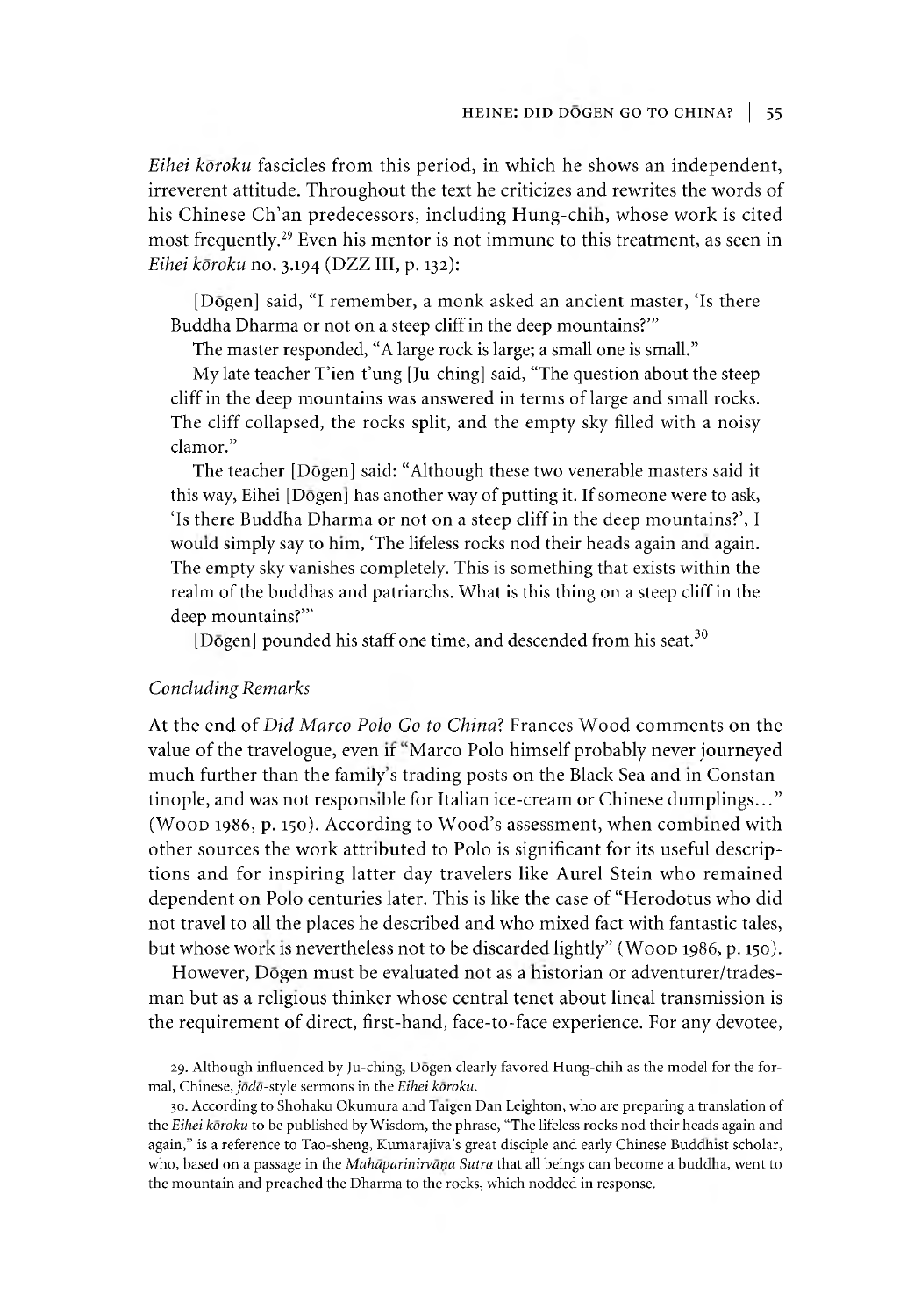a particular gap or lacuna in the tradition's account may not be a serious detriment to an acceptance of the religion's claim that stands behind and yet does not depend on historical verifiability. Since Albert SCHWEITZER's *The Quest of the Historical Jesus* (1906) nearly a century ago, it is commonly recognized that there is an interconnection but ultimately a separation between what Van HARvey calls "The Historian and The Believer" (1966).

In the case of Dogen, debunking from a historiographical perspective much, if by no means all, of the traditional account of his journey to China may not have an impact on the believer. To suggest that Dōgen's presentation of Juching, especially in the *Hōkyōki*, says more about Dōgen's own positions than his mentor's is not necessarily enough in itself to negate that the trip took place or the religious claims based on its veracity. After all, the *Kenzeiki* and other sources dealing with Dōgen's Buddhist pilgrimage are far from the mythology of *Journey to the West* in terms of a distance from and distortion of historical reality. Some aspects of the trip have become the subject of literary imagination, such as a recent *kyogen* play on his meeting with the cook from Mt. A-yiiwang (MOMOSE and SUGITA 1999, p. 63). Yet, maintaining a belief in Dōgen's transmission despite doubts about its historicity does not require the same degree of acceptance of the "offense" of belief in the incarnation of Christ as found in Kierkegaard's view of subjective religious truth.

In any case, the construction of an image or a simulacra may well eclipse the importance of what is portrayed or (partially) remembered. Like "a painted rice cake that satisfies hunger," according to SBGZ "Gabyō," an impression of reality is often more real than reality (DZZ I, p. 273).

#### R E F E R E N C E S

#### ABBREVIATIONS

- DZZ *Dogen zenji zenshu* 道元禅師全集*,y* vols., 1988-1993, Tokyo: Shunjusha. Vols. I (1991) and II (1993), ed. KAWAMURA Kōdō 河村孝道; vols. III (1988) and IV (1988), ed. Kagamishima Genryu 鏡島元隆; vol.V (1989), ed. Suzuki Kakuzen 鈴木格禅, et al; vol. VI (1989), ed. KosAKA Kiyū 小坂機融 and Suzuki Kakuzen; vol. VII (1990), ed. Suzuki Kakuzen, et al.
- SBGZ *Shdbdgenzd*正法眼蔵,in DZZ, vols. I and II.

#### **SOURCES**

#### BIELEFELDT, Carl

1988 *Dozen's Manuals of Zen Meditation.* Berkeley: University of California Press.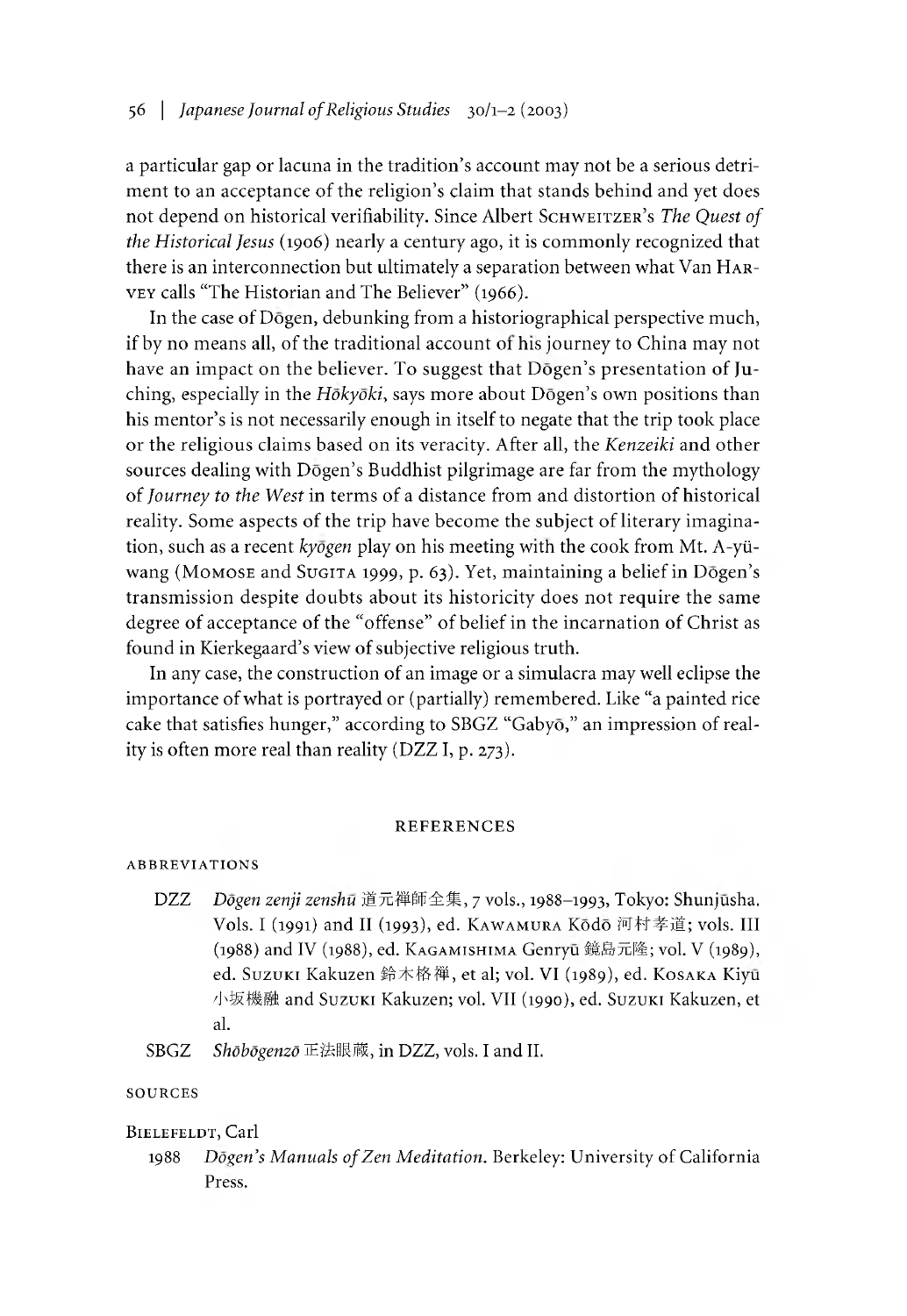## COLLCUTT, Martin

1981 *Five Mountains: The Rinzai Zen Monastic Institution in Medieval Japan.* Cambridge: Harvard University Press.

# Faure, Bernard

1987 The Daruma-shu, Dogen, and Soto Zen. *Monumenta Nipponica* 42: 25-55.

#### Foulk, T. Griffith

1987 The Ch'an School and Its Place in the Buddhist Monastic Tradition. Ph.D. Dissertation. University of Michigan.

# Harvey, Van

1966 *The Historian and the Believer: The Morality of Historical Knowledge and Christian Belief.* New York: Macmillan.

# He Yansheng 何燕生

2000 *Dogen to Chii^oku Zen shiso*道元と中国禅思想.Kyoto: Hozokan.

# HEINE, Steven

- 1986 Dogen casts off "what"?: An analysis of *Shinjin Datsuraku. Journal of the International Association ofBuddnist Studies* 9: 53-70.
- 1997 *The Zen Poetry of Dogen: Verses from the Mountain of Eternal Peace.* Boston: Charles E. Tuttle.

#### HOBSBAWM, Eric and Terence RANGER, ed.

1983 *The Invention of Tradition.* Cambridge: Cambridge University Press.

#### Ikeda Rosan池田魯参

- 1993 *Gendaigoyaku Shdbdgenzd zuimonki* 現代語訳正法眼蔵随聞記. Tokyo: Daizō Shuppan.
- 1997 *Hōkyōki: Dōgen no nyūsō nōto* 宝慶記 道元の人宋ノート. Tokyo: Daitō Shuppansha.

# Imaeda Aishin今枝愛真

1976 *Dogen: Zazen hitosuji no shamon* 道元— 坐禅一筋の沙門. Tokyo: NHK Bukkusu no. 255.

# Ishu Shūdō 石井修道

- 1987 Sodai Zenshūshi no kenkyū 宋代禅宗史の研究. Tokyo: Daitō Shuppansha.
- 1988 Chūgoku Zenshūshi: Mana "Shōbōgenzō" ni manabu 中国禅宗史— 真字 「正法眼蔵」に学ぶ. Kyoto: Zen Bunka Kenkyūjo.
- 1991 *Dogen Zen no seiritsu-shiteki kenkyu* 道元禅の成立私的研究. Tokyo: Daizo Shuppan.

Irō Shūken 伊藤秀憲

# 1998 *Dogen Zen kenkyu*道元禅研究. Tokyo: Daizo Shuppan.

- Kagamishima Genryu 鏡島元隆
	- 1983 *Tendo Nyojo zenji no kenkyu*天童如淨禅師の研究.Tokyo: Shunjusha.
	- 1985 *Dogen zenji to sono shunen* 道元禅師どその間辺.Tokyo: Daito Shuppansna.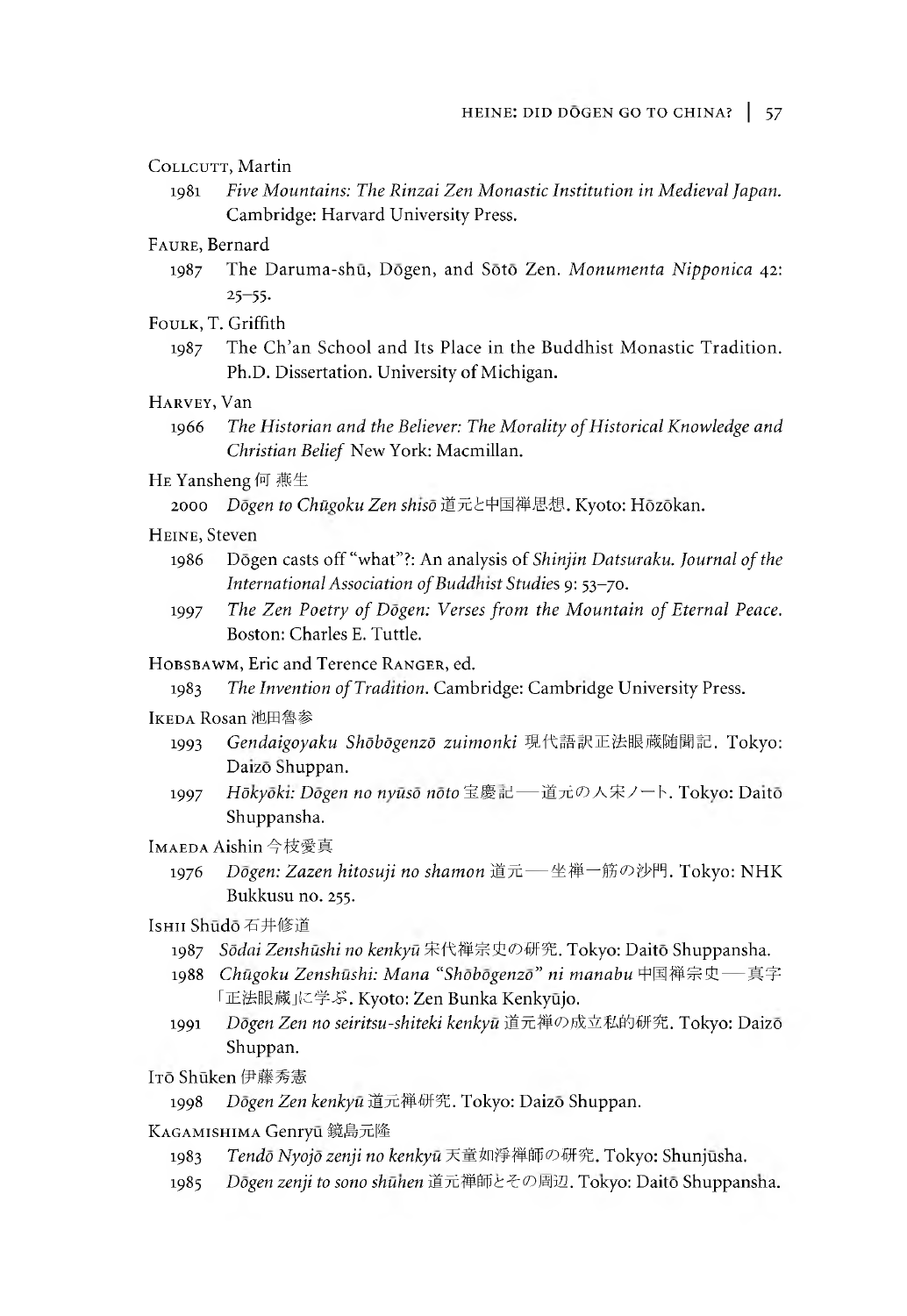#### Kawamura Kodo河村孝道

1975 *Eihei kaizan Dogen zenji gyojo: Kenzeiki*永平開山道元禅師行状— 建撕記. Tokyo: Taishūkan.

KODERA, Takashi James

1980 *Dogen s Formative Years in China.* Boulder: Prajna Press.

- MIZUNO Yaoko 水野弥穂子
	- 1980 *Hokyoki.* In *Dogen no chosaku,* ed. Kagamishima Genryu 鏡島元隆 and Tamaki Kōshirō 玉城康四郎, pp. 217-40. Tokyo: Shunjūsha
- Momose Meiji 百瀬明治 and Sugita Hiroaki 杉田博明

1999 *Dogen zenji 0 aruku* 道元禅師を歩く. Tokyo: Tokyo Shinbunsha.

# Nakano Tozen中野東禅

2001 *Dogen nyumon: Makoto no Buppo 0 motometa tamashu no kiseKi*道元入門 — 真の仏法を求めた魂の軌跡. Tokyo: Sanmaku Shuppan.

#### Nakaseko Shodo中世古祥道

- 1997 *Dōgen zenji den kenkyū—Sei* 道元禅師伝研究— 正. Tokyo: Kokusho Kankokai.
- NARA Yasuaki 奈良康明, ed.

2001 *Anata dake no Shushogi* あなただけの修証義• Tokyo: Shogakkan.

# Polo, Marco

1958 The Travels. Trans. R. E. Latham. New York: Penguin.

#### Sakai Otake 酒井大岳,ed.

1984 *Do^en zenji eden*道元禅師絵伝. Tokyo: Yugen Gaisha Bukkyo Kikaku.

#### SATO Shūkō 佐藤秀孝

- 1996 Dōgen zaisōchū no sangaku kōtei ni kansuru shomondai (jō) 道元 宋中の参学行 に関する 問題(上*).Komazawa Daigaku Zen kenkyujo nenpd* 6: 93-121.
- 1998 Dōgen zaisōchū no sangaku kōtei ni kansuru shomondai (ge) 道元 宋中の参学行 に関する 問題 *). Komazawa Daigaku Zen kenkyujo nenpd* 8: 73-97

#### SATŌ Shunkō 佐藤俊晃

1990-1991 Hakusan shinkō to Sōtō-shū kyōdan shi 白山信仰と曹洞宗教団史. 20 parts. *Sanshō* 556-575.

#### SCHWEITZER, Albert

1906 *The Quest of the Historical Jesus.* Edited by John Bowden. Minneapolis: Fortress Press, (rpt. 2001)

# Spence, Jonathan

1998 *The Chans Great Continent: China in the Western Mind.* New York: Norton.

#### Takeuchi Michio 竹内道雄

1992 *Dogen* 道元. Tokyo: Yoshikawa Kobunkan.